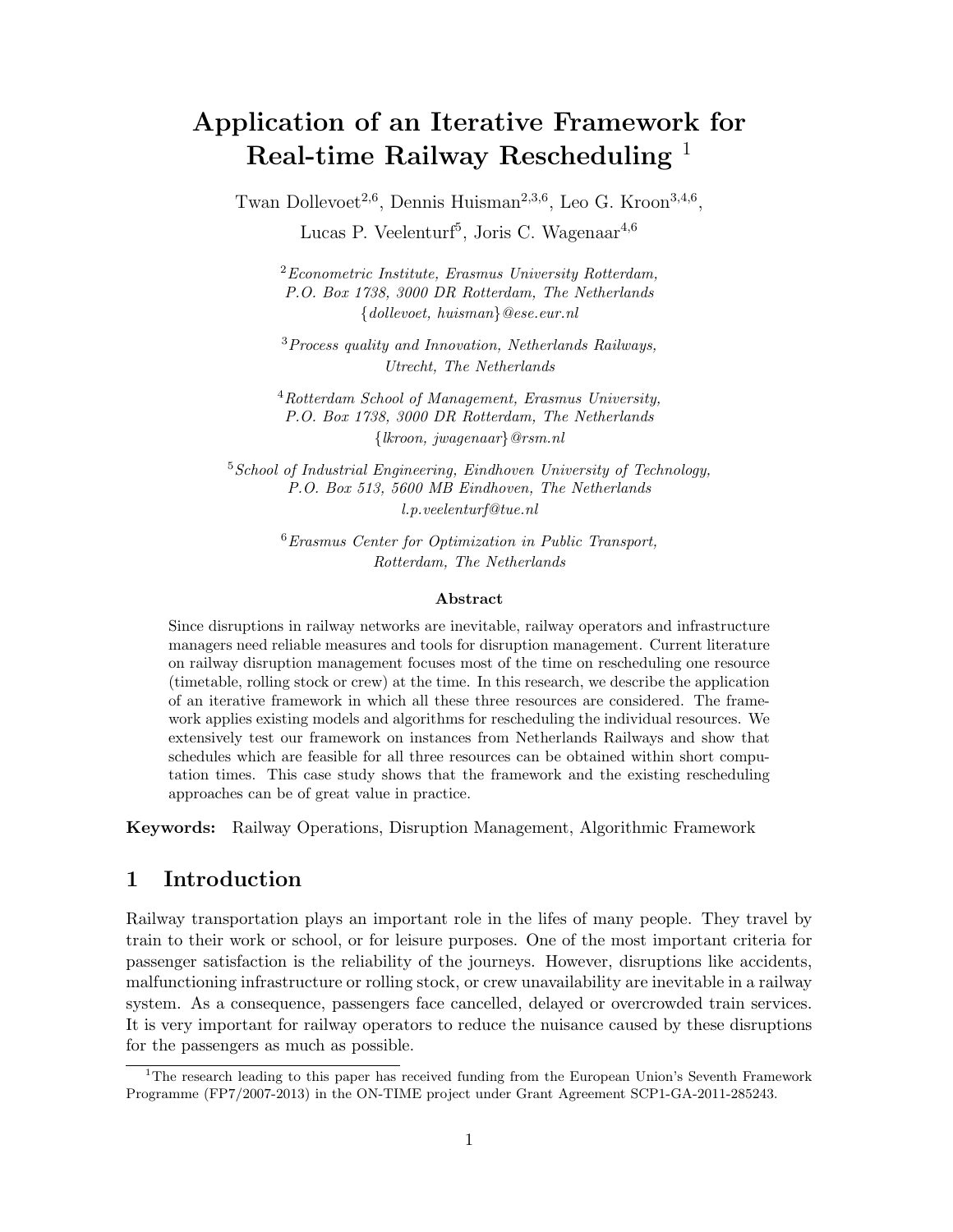As stated in the overview paper by Cacchiani et al. (2014): "the development of algorithmic real-time railway rescheduling methods is currently still mainly an academic field, where the research is still far ahead of what has been implemented in practice." The models and algorithms from literature mainly deal with rescheduling either the timetable, or the rolling stock, or the crew. It is currently unknown whether it is possible to combine the algorithms for individual resources and come up with an overall feasible solution that is satisfactory for the passengers. A solution is overall feasible if the three resource schedules are feasible in themselves and are mutually compatible. The latter means that both rolling stock and crew are available for each trip in the timetable. This might be one of the reasons why the models from literature have not been implemented in practice yet.

In this paper, we make a first step in bridging this gap between theory and practice, by introducing an iterative framework for timetable, rolling stock, and crew rescheduling. We show that a satisfactory, overall feasible solution can usually be found in only a few iterations. This suggests that the approaches for rescheduling individual resources can be combined and applied in practice during a disruption.

In the iterative framework, we use earlier published models and algorithms on (macroscopically) adjusting the timetable, rescheduling the rolling stock, and rescheduling crew schedules. The framework first computes a new timetable. Then, it reschedules the rolling stock, covering as many trips in the timetable as possible. Trips that cannot be covered by rolling stock are then cancelled in the timetable. Finally, the crew duties are rescheduled. Again, the objective is to cover as many trips from the timetable as possible. If some trips cannot be covered by crew, these trips are cancelled, and another iteration of the framework is necessary. Otherwise, if all trips are covered by crew, the algorithm terminates. We emphasize that our framework is very generic: Instead of the particular models and algorithms we use, other methods can be used in the framework as well, as long as they solve a similar problem.

We demonstrate the effectiveness of the iterative approach on real-world instances from Netherlands Railways (Nederlandse Spoorwegen, or NS). We consider 976 instances in total. In half of them, one of the tracks between two stations is blocked for a certain period of time. Then, only limited train traffic is possible between these stations. In the other half, all tracks between two stations are blocked and no train traffic is possible at all. The most important objective is to minimize the total duration of the cancelled train services.

The contribution of this paper is threefold. Firstly, we introduce an iterative framework to reschedule the timetable, rolling stock, and crew. This all-in-one framework leads to an overall feasible solution for all resources. Secondly, we show that the algorithm converges to a satisfactory solution for all considered real-world instances in a few iterations. This shows that the proposed iterative approach is sufficient and suggests that an integrated approach is not required to obtain satisfactory solutions that are overall feasible. Thirdly, we show that the framework and the underlying algorithms that we use are able to solve practical problems and can be of great benefit to railway operators. In this way, we hope to reduce the earlier mentioned gap between theory and practice.

The remainder of the paper is structured as follows. Section 2 reviews the relevant literature. Section 3 contains a description of the iterative framework. This section includes a short description of the algorithms we use to reschedule the individual resources. In Section 4, we present results on 976 disruptions on the railway network in the Netherlands. Finally, we finish the paper with some concluding remarks in Section 5.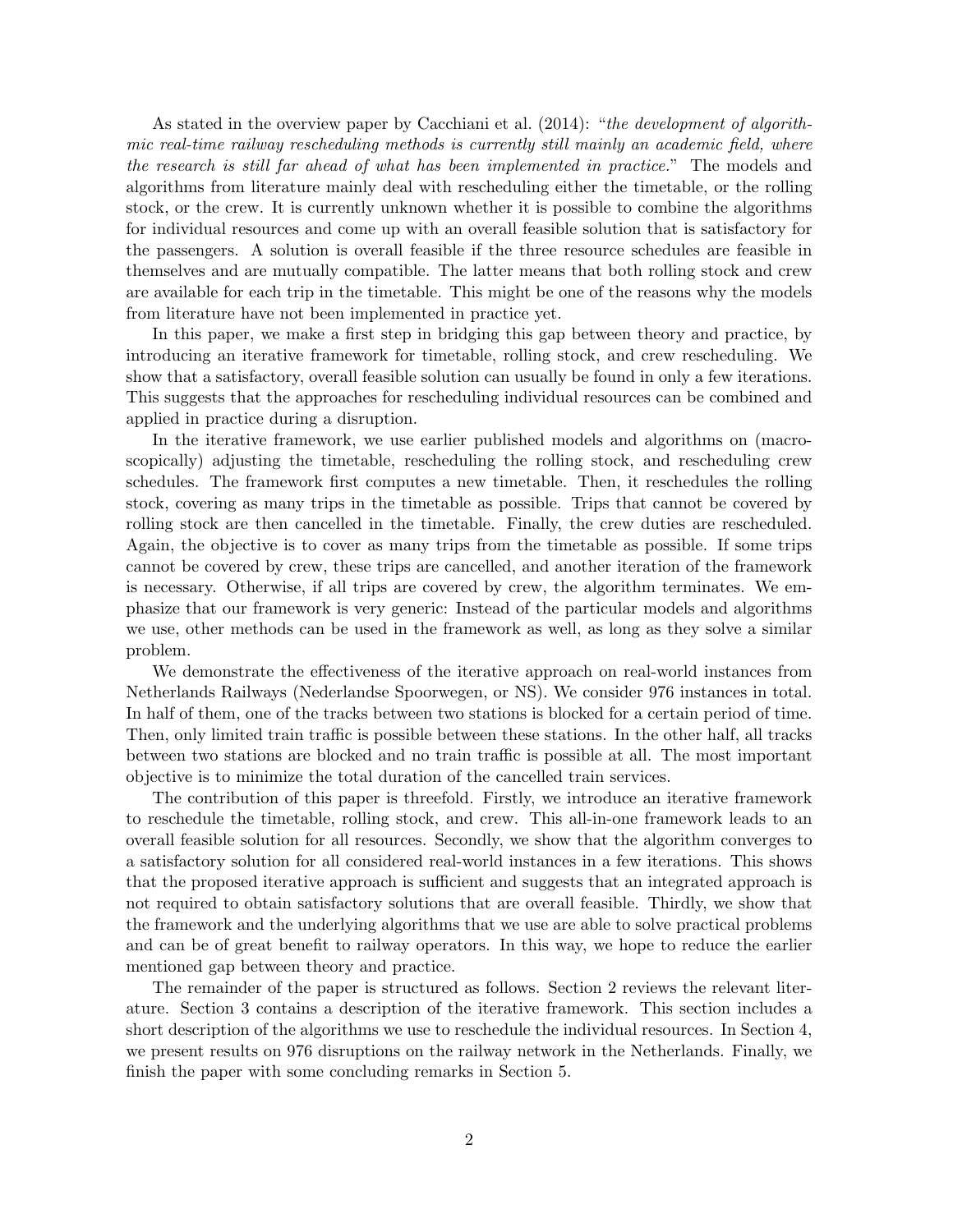# 2 Literature review

A disruption usually causes the timetable, the rolling stock schedule, and the crew schedule to be infeasible. The timetable and rolling stock schedule may contain trips that make use of infrastructure that is temporarily unavailable. These trips cannot be operated, which might prevent some crew members to perform all tasks in their duties. As a result, the resource schedules need to be adjusted. In current practice, this is mostly done manually. First, often with the help of contingency plans, the timetable is rescheduled. Then, with the new timetable as input, the rolling stock and crew tasks are rescheduled manually, one by one. This is a time consuming process, so decision support tools are most welcome.

Most of the scientific literature on railway disruption management focuses on rescheduling only one of the three resources. In this section, we will briefly review the literature on rescheduling the timetable, the rolling stock, and the crew. Fore a more in depth review we refer to Cacchiani et al. (2014).

The literature on timetable rescheduling can be classified in two parts: macroscopic and microscopic timetable rescheduling. Macroscopic approaches to timetabling model the infrastructure on a high level of abstraction and usually deal with larger disruptions. For example, certain tracks might be unavailable for a couple of hours. Amongst others, Louwerse and Huisman (2014), and Veelenturf et al. (2016a) have recently developed a macroscopic model for timetable rescheduling and have performed tests on the Dutch railway network. Zhan et al. (2015) developed a different macroscopic model and tested it on the Chinese railway network.

In contrast, microscopic models consider the railway infrastructure with a high level of detail. By doing so, the propagation of delays can be modelled with high accuracy. These models are usually applied to resolve smaller disturbances, e.g., few delays of up to half an hour. We refer to D'Ariano et al. (2007) and Corman et al. (2011) for examples of microscopic approaches to timetable rescheduling tested on the Dutch railway system and to Lamorgese and Mannino (2015) for microscopic rescheduling cases tested and implemented on the Italian and Norwegian railway network, respectively.

There are multiple papers with a focus on rescheduling the rolling stock. For instance, Nielsen et al. (2012) adjusted the Composition Model from Fioole et al. (2006) and applied it in a disruption management setting. In this model, the rolling stock rescheduling problem is formulated as a multi-commodity flow model. Here, the nodes correspond to stations and the arcs represent the trips between stations, or waiting inside stations. Furthermore, there is also a transition graph describing the feasible transitions of compositions in the stations. In the transition graph we have nodes representing trips for which rolling stock is required and arcs representing possible changes in the rolling stock composition between these trips. Haahr et al. (2014) developed a unit based model for a similar problem, where a specific path is created for each rolling stock unit separately. The model is then solved by means of column generation. The performance of these models is compared in Haahr et al. (2016) on both the Dutch and the Danish railway network.

The third resource is the crew. Multiple researchers have investigated crew rescheduling. Rezanova and Ryan (2009) model crew rescheduling as a Set Partitioning Problem and solve it by column generation. In a similar fashion, Potthoff et al. (2010) solve a Set Covering Problem by column generation and Lagrangian relaxation. This latter approach is extended by Veelenturf et al. (2012) with the possibility of retiming some of the tasks. Using a completely different method, Abbink et al. (2009) solve the crew rescheduling problem by means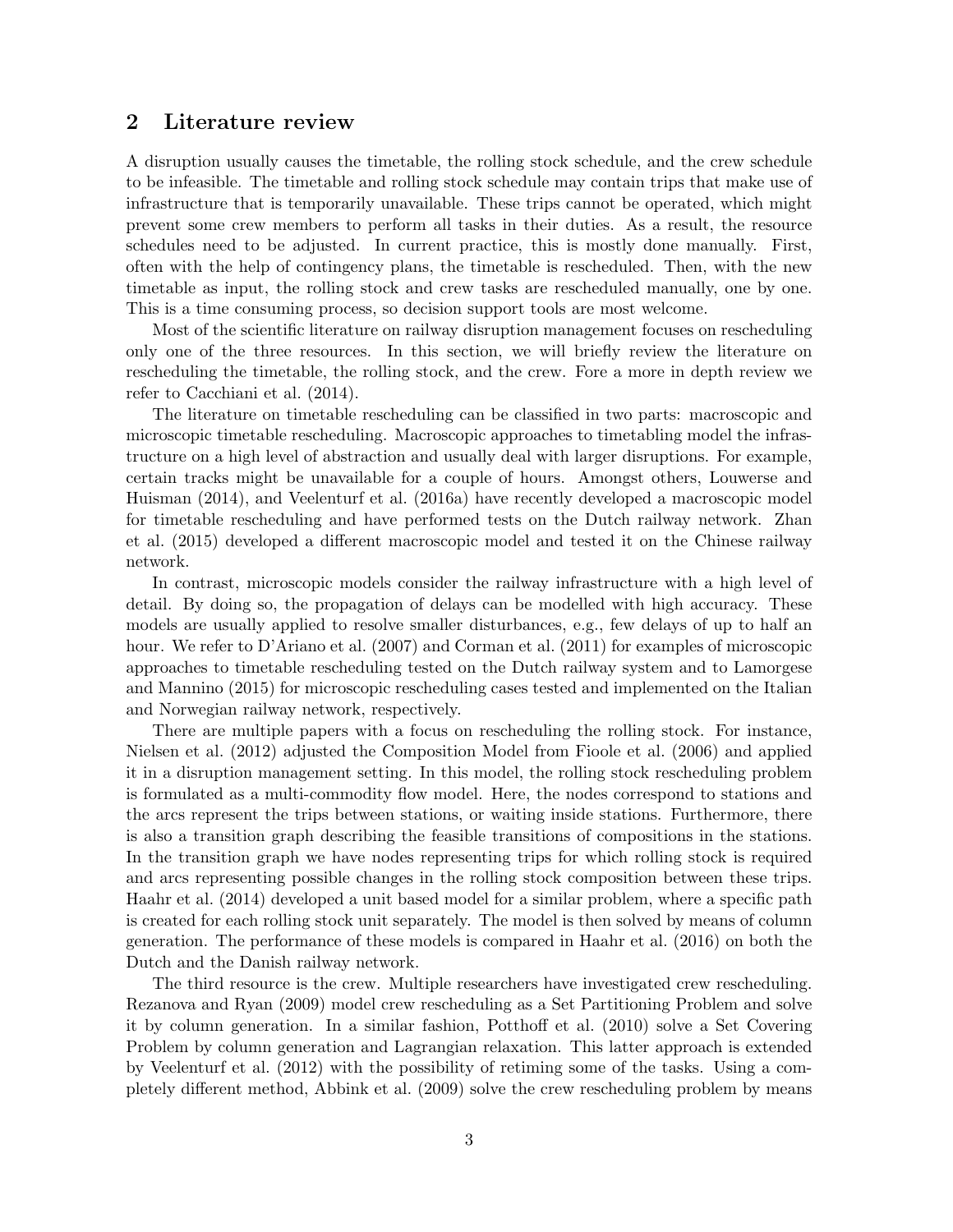of an agent based system. Here, agents correspond to crew members and can swap parts of their duties.

All these papers show that models and algorithms can be used as decision support tools for rescheduling one resource individually. However, it has never been tested whether these individual rescheduling algorithms can be combined and lead to a solution that is overall feasible. If, for instance, no train driver can be found for a particular trip, it means that this specific trip cannot be executed. As a result, the timetable and rolling stock schedule become infeasible, and need to be rescheduled again. In the next section we propose an iterative framework that copes with these interactions.

There are few papers that investigate the integration of all or at least two of the rescheduling steps. However, these papers focus mainly on small or less complex railway networks. Examples are Walker et al. (2005), who integrate timetable and crew rescheduling, and Cadarso et al. (2013) and Cadarso et al. (2015), who integrate timetable and rolling stock rescheduling. Cadarso et al. (2013) also explicitly consider the effect of the rescheduling measures on the passenger demand and on the required seat capacity.

# 3 Framework

In this section, the iterative framework for real-time railway rescheduling is introduced. Furthermore, we describe the interactions between the different modules in the framework and we discuss the modules individually. Note that the modules that we use have been developed with a sequential approach in mind. Our framework performs this sequential approach iteratively. As a consequence, the models and algorithms do not need to be adjusted or reconfigured, but can be used without any modifications.

#### 3.1 Framework

The real-time railway rescheduling framework can be used for disruptions which lead to a temporary blockage of one or more tracks. In this paper, we assume that the duration of the disruption is known and fixed. The process can, however, be repeated as soon as there is new information available about the duration. In other words, the process can be embedded in a rolling horizon algorithm to handle the uncertainty regarding disruptions. A similar approach has been suggested by Nielsen et al. (2012) for rolling stock rescheduling. Alternatively, the uncertainty about the duration can be incorporated in the individual modules comprising the framework. As an example, Veelenturf et al. (2016b) develop a quasi-robust crew rescheduling algorithm that takes into account the uncertainty about the duration of the disruption.

Due to the blockage of (some of) the tracks, the timetable becomes infeasible and needs to be rescheduled. Furthermore, the crew and rolling stock schedules need to be adjusted as well. A schematic overview of the framework can be found in Figure 1.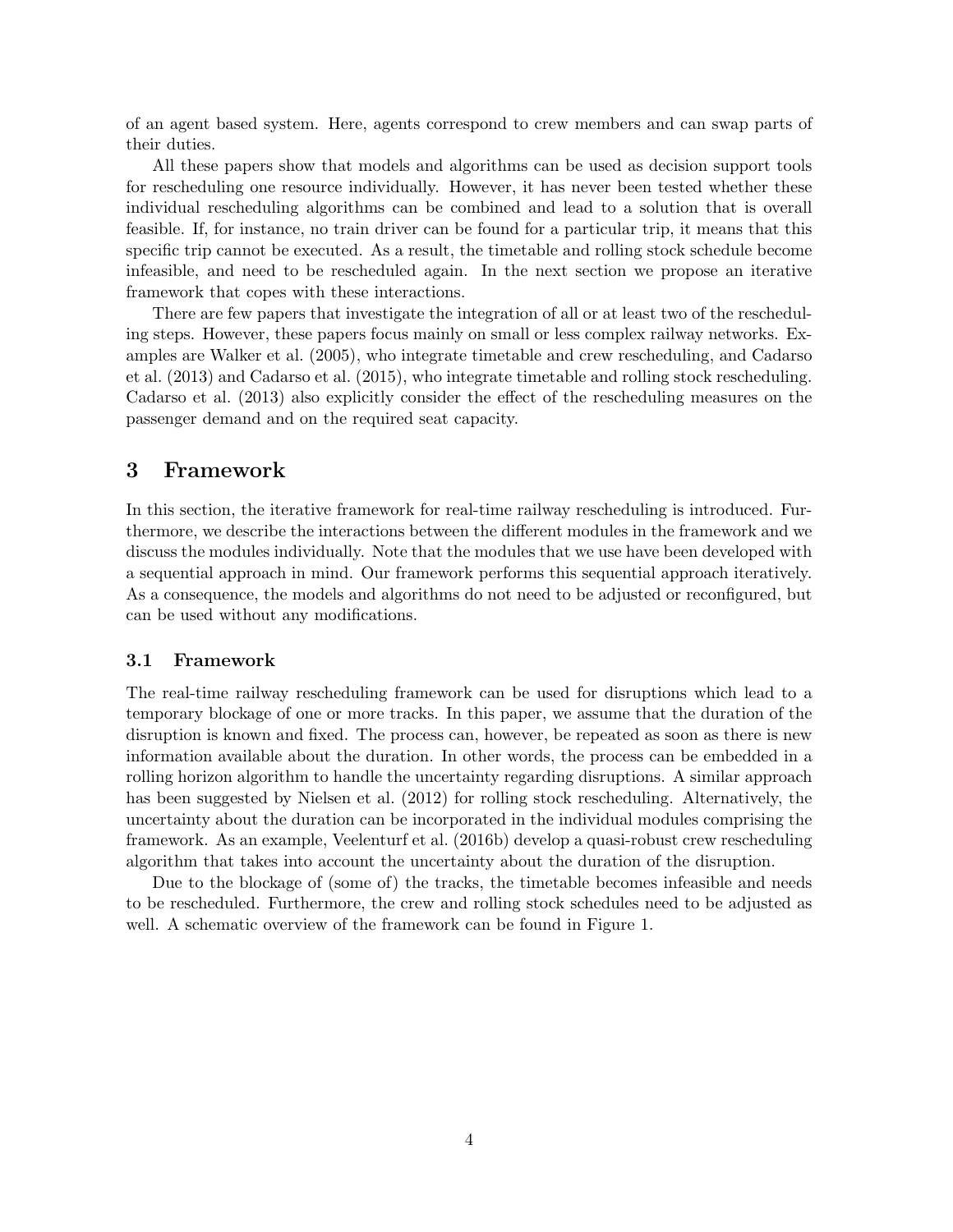

Figure 1: Overview of the iterative framework.

The framework starts by rescheduling the timetable macroscopically (TTR). The timetable should be adjusted by means of delaying or cancelling train services. The objective when rescheduling the timetable is to find a balance between cancelling as little train services as possible and minimizing the delay introduced in the timetable. Output of this module is a disposition timetable that is feasible with respect to the reduced infrastructure capacity.

The new disposition timetable is given as input to the module responsible for rescheduling the rolling stock (RSR). Cancelled train services can result in the original rolling stock circulation being infeasible. The goal when rescheduling the rolling stock is to assign a rolling stock composition (a set of combined rolling stock units) to as many trips in the disposition timetable as possible. Here, a trip is a part of a train service between two stations where the rolling stock composition can be changed.

It might be impossible to cover all trips from the disposition timetable with rolling stock. In that case, the timetable should be rescheduled a second time, preferably in such a way that rolling stock is available for all trips in the new timetable. One obvious solution is to cancel all trips in the timetable without a rolling stock composition assigned to it, but one could also consider more elaborate approaches. This process is repeated until a timetable is obtained for which rolling stock can be assigned to all trips.

Due to cancelled or delayed train services, the original crew schedule might be infeasible as well. The third module of the framework is responsible for rescheduling the crew (CR). This is done by appointing a new duty to every crew member. A duty is a list of tasks to be performed by a single crew member. A task corresponds to performing work (e.g., as a driver or as a conductor) on a certain trip. The most important constraints in the crew rescheduling part are the crew regulation rules (e.g., the presence of a meal break and a maximal working duration).

There might be tasks that cannot be assigned to any crew member. As a consequence, the corresponding trip cannot be performed. In that case, the timetable should be adapted in such a way that all trips can be covered with crew. After such an adjustment of the timetable, also the rolling stock might have to be rescheduled again. To prevent several iterations in the loop being necessary, the objective of the crew rescheduling approach is to assign crew to as many tasks as possible.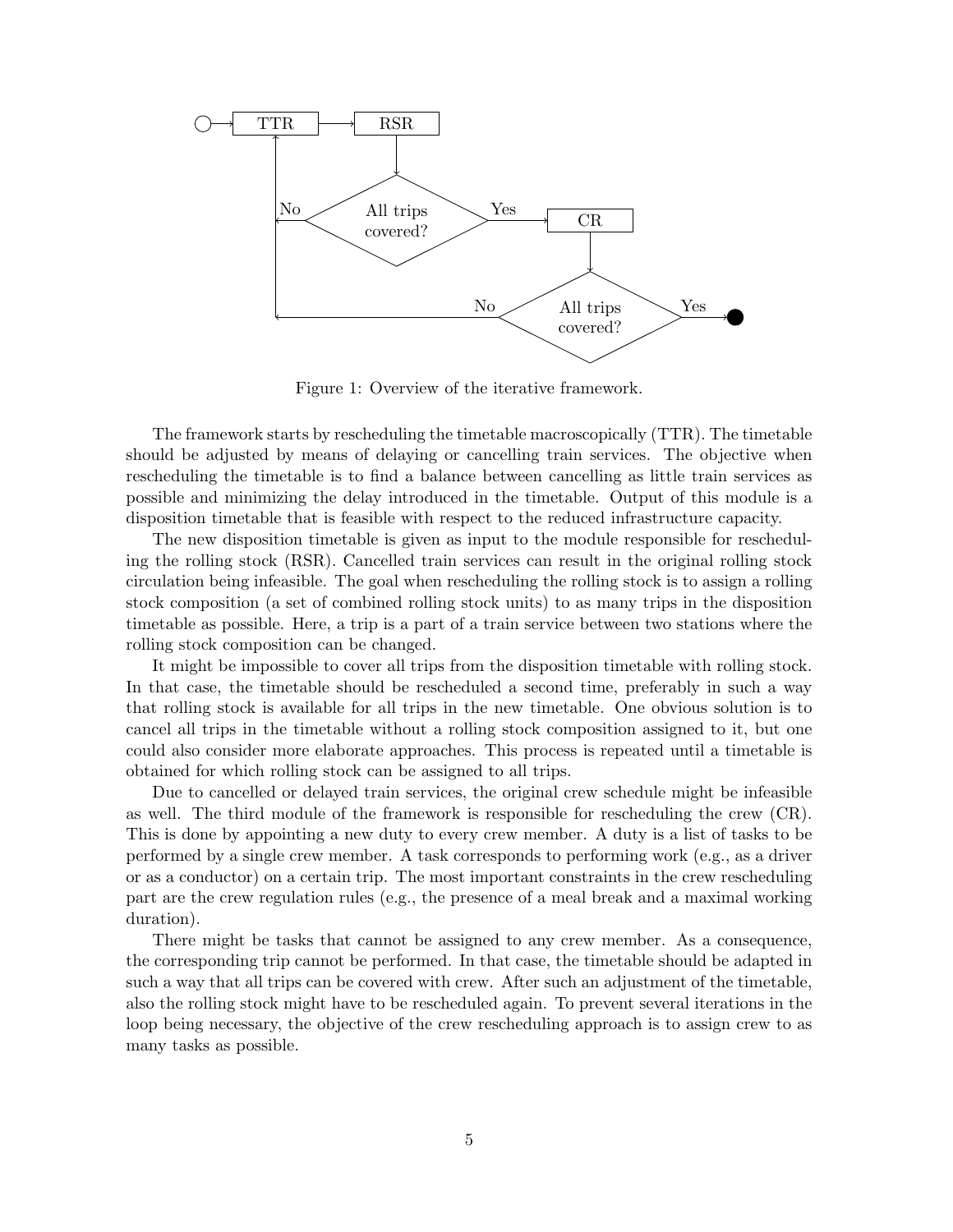Algorithm 1 Iterative framework

- 1: Input: Characteristics of the disruption
- 2: Reschedule the macroscopic timetable (TTR).
- 3: Use output of TTR to reschedule the rolling stock (RSR).
- 4: if Not all trips are covered by rolling stock then
- 5: Timetable needs adjustments; go back to Line 2.
- 6: end if
- 7: Use output of TTR and RSR to reschedule the crew (CR).
- 8: if Not all trips are covered by crew then
- 9: Timetable needs adjustments; go back to Line 2.

10: else

11: Overall feasible schedule found.

12: end if

A summary of the iterative framework is shown in Algorithm 1. It needs a timetable, a rolling stock and a crew rescheduling approach. In Sections 3.3-3.5 we briefly describe the timetable, rolling stock and crew rescheduling algorithms we apply in this research. However, note that one can replace the particular approach we have chosen for a resource by any other rescheduling algorithm for that resource.

As is common in practice, we reschedule first the rolling stock and then the crew. One reason is that drivers cannot run all rolling stock types and that the number of conductors required for a trip can depend on the length of the rolling stock composition. However, if these dependencies are discarded, it might be possible to reschedule the crew first, and then the rolling stock. In that case, Lines 3-5 and Lines 7-9 are interchanged in the algorithm above. We also test this variant of the framework. The results are presented in Section 4.3.2.

#### 3.2 Interactions

There are several interactions between the different modules comprising the iterative framework. These interactions, indicated by arrows in Figure 1, are discussed in this section in more detail.

First, at the time a disruption occurs, all modules require information on the current state of the railway system. This includes all events that have taken place up to this time. These events can no longer be changed. For the rolling stock and crew rescheduling modules, this information furthermore includes the original rolling stock and crew schedule. The rolling stock rescheduling module requires the passenger demand for each trip, such that enough capacity can be provided.

The timetable rescheduling module requires more information on the current state. First, it requires the timetable as it has ran up to the current time, in order to determine the location of all trains. Second, it needs the time the disruption takes place (the current time), because trains that have already departed cannot be cancelled any more. The timetable rescheduling approach we use also requires the duration of the disruption as input. Finally, the location of the blockage and the specific tracks that are blocked are required as input.

Another interaction is the exchange of information between the timetable rescheduling module and the rolling stock and crew rescheduling modules. The rolling stock and crew rescheduling modules need to know the newly constructed disposition timetable. This timetable describes for all non-cancelled train services all departure and arrival times at the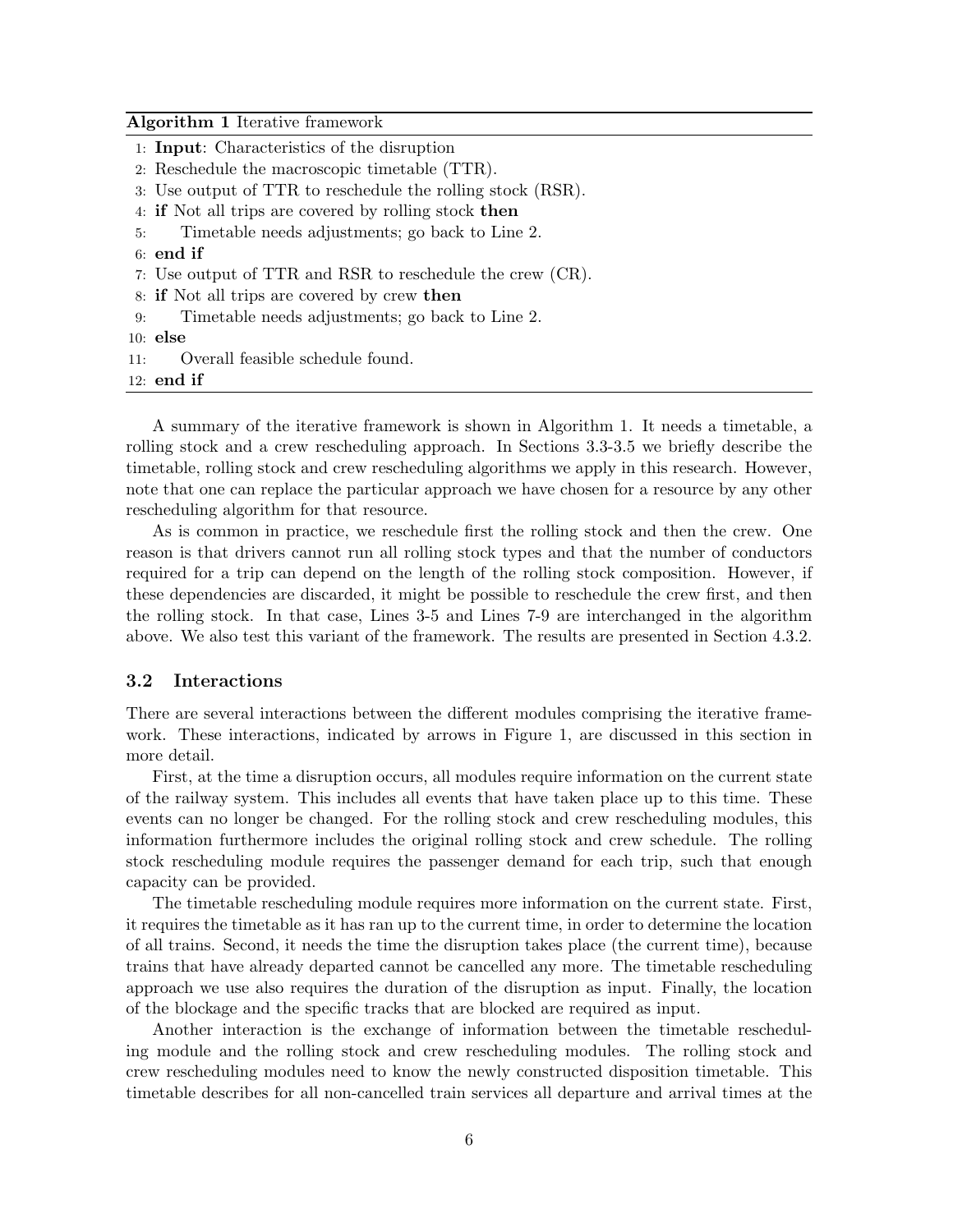stations. The interaction back from the rolling stock and crew rescheduling module to the timetable rescheduling module consists of the trips for which no rolling stock or crew can be found.

The last interaction is an information stream between the rolling stock and the crew rescheduling modules. The rolling stock schedule influences the transfer time for crew members. For example, if the next trip of a crew member uses the same rolling stock, then the crew does not have to walk to another train and no buffer time is needed. Furthermore, not every crew member is allowed to run all types of rolling stock. We decided to make this interaction one-way: When rescheduling the rolling stock, we do not keep track of which crew member is assigned to the trip. Therefore, the crew rescheduling module should take into account which type of rolling stock is assigned to a certain trip.

#### 3.3 Timetable Rescheduling

We use two different approaches for rescheduling the timetable in the iterative framework. The first time the timetable is rescheduled, we use a sophisticated approach, which is based on Veelenturf et al. (2016a). This approach considers the reduced infrastructure capacity caused by the disruption. Thereafter, if the timetable must be adjusted because of a lack of rolling stock or crew, we use a greedy approach. This combination of the sophisticated and greedy approach ensures that the number of iterations is finite. Furthermore, it reduces computation time. We now first explain the sophisticated approach and then the greedy approach.

#### Sophisticated approach

If the timetable is rescheduled for the first time, we use the approach suggested by Veelenturf et al. (2016a). Here, the macroscopic timetabling problem is modelled using an event activity network. The events in this network represent the departures and arrivals of train services and the activities represent the minimal times (e.g. running, dwell and headway times) which should be scheduled between two events. The infrastructure capacity is modelled as the number of available tracks, which means that the precise locations of switches and signals are neglected. An important feature of this model is that it also takes the rolling stock capacity into account by keeping track of the number of rolling stock compositions entering and leaving a station. For each train service, it checks whether a rolling stock composition is available. If no rolling stock composition is available, that particular train service is cancelled. Detailed information about rolling stock types and coupling and uncoupling options are not considered. This means that the rolling stock capacity is measured on the level of compositions instead of on the level of units. This leads to a high probability that a feasible rolling stock schedule can be found for the disposition timetable, in which all trips are covered by rolling stock.

The model is formulated as a MIP and then solved using a general purpose solver (e.g., Cplex). The aim of the approach is to cancel and delay as few train services as possible by considering the reduced capacity and by deciding which train services should be delayed and/or cancelled. The order of train services on tracks can be switched and rolling stock turnings can be adapted.

#### Greedy approach

The greedy approach, which is used in case the rolling stock or crew rescheduling module was unable to cover all trips with rolling stock or crew, respectively, is quite basic. It cancels all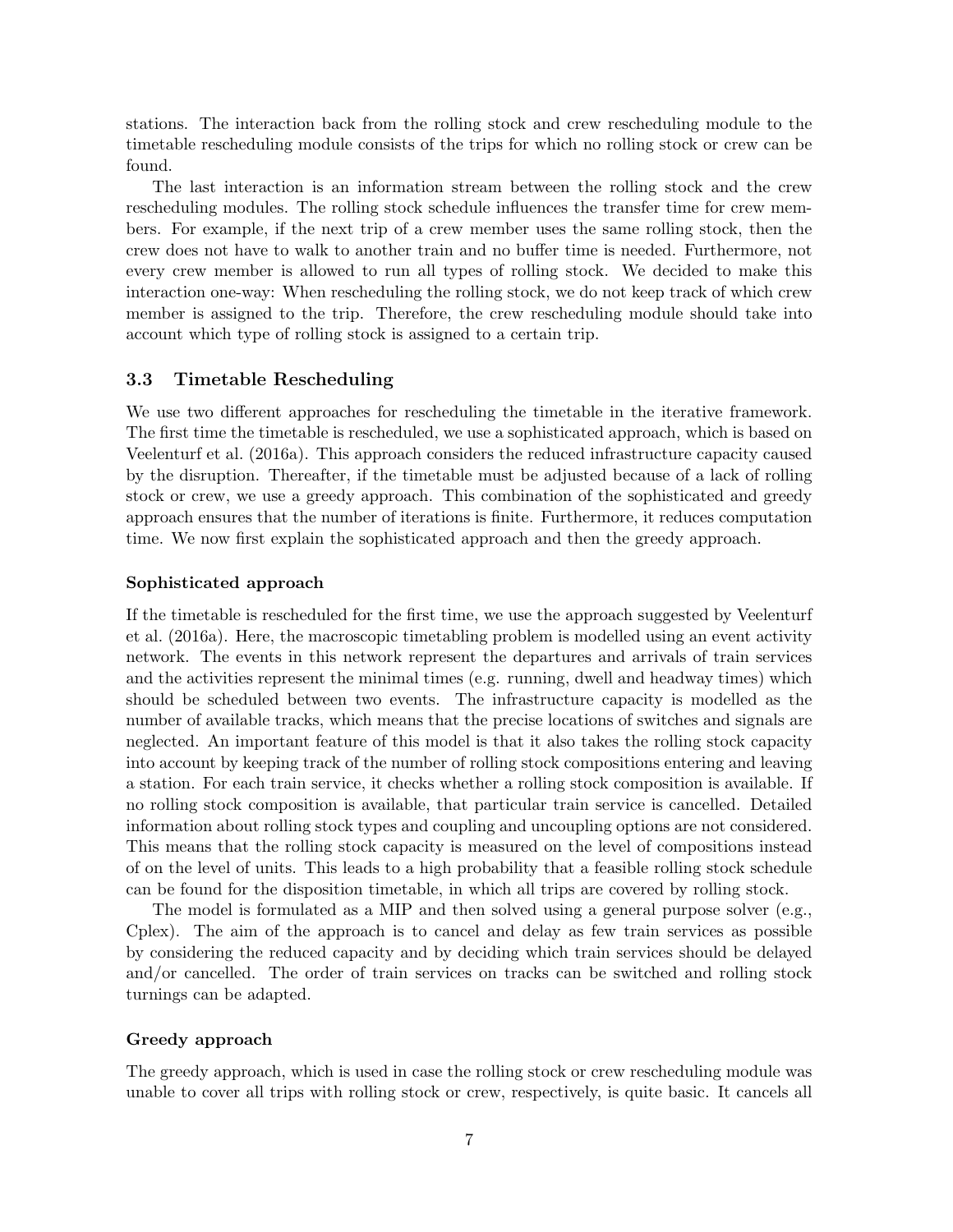trips that are not covered by rolling stock or crew. If the rolling stock module was unable to cover certain trips, all other trips are included in a feasible rolling stock circulation. If we cancel the tasks that could not be covered, then, by construction, we obtain a timetable that is feasibly covered by rolling stock. Similarly, if the timetable algorithm was executed because some trips could not be covered by the crew, and these trips are cancelled, we obtain a timetable in which all tasks are covered by crew. If, thereafter, the rolling stock module is able to cover all remaining trips, we can skip the subsequent crew rescheduling approach and we are done. In this way, we might possibly save one step in the next iteration.

Our choice for the greedy approach also implies that the iterative algorithm always terminates. In every iteration, except for the first one, it holds that another iteration is only performed if at least one trip is not covered by rolling stock in the rolling stock rescheduling step and, after cancelling this trip with the greedy approach, another trip is not covered by crew in the crew rescheduling step. Otherwise, the framework terminates with a globally feasible solution. So, in every iteration, at least two trips are cancelled. As a consequence, after #trips  $\frac{1}{2}$  iterations all trips are cancelled, and this is a feasible solution as well. In this situation, every rolling stock unit ends up at its location when the disruption starts. We assume that all units can be moved to their desired location during the night. Similarly, all crew members have to be sent to their depot by a taxi. Our models assume that these solutions are feasible, even though they carry high penalty costs. However, in most cases a feasible solution is obtained already after a few iterations, as will be shown in our computational results.

#### 3.4 Rolling Stock Rescheduling

The rolling stock rescheduling module implements the approach of Nielsen et al. (2012). The rolling stock rescheduling problem is formulated as a multi-commodity flow model. The aim is to appoint rolling stock compositions to trips and make sure that there is enough capacity for all passenger demand. The objective is to minimize the number of non-covered trips and the deviation from the original plan. Decision variables in the model indicate which composition is assigned to each trip. Furthermore, the model contains decision variables to indicate the rolling stock composition changes taking place between two consecutive trips. Not all composition changes are allowed. For example, for a composition consisting of three different units, it is impossible to uncouple only the middle unit from the composition. The model is solved using a general purpose solver (e.g., Cplex).

The number of available rolling stock units is given as input to the module. In order to get some flexibility, the number of rolling stock units which need to be parked at each station during the night is not fixed. However, it is heavily penalized if at a station less units are available at the end of the day in the new schedule. Such end-of-day unbalances require additional deadheading trips during the night. Similarly, additional shunting movements are penalized. Every new shunting movement must be communicated to local shunting crew and must then be scheduled in between other shunting work. We want to minimize the additional work for local shunting crew, and therefore penalize any new shunting movements.

### 3.5 Crew Rescheduling

The approach of Veelenturf et al. (2012) is used for rescheduling the crew. This approach is based on Potthoff et al. (2010) and combines column generation with Lagrangian relaxation. It assigns new duties to crew members such that as many tasks as possible are covered by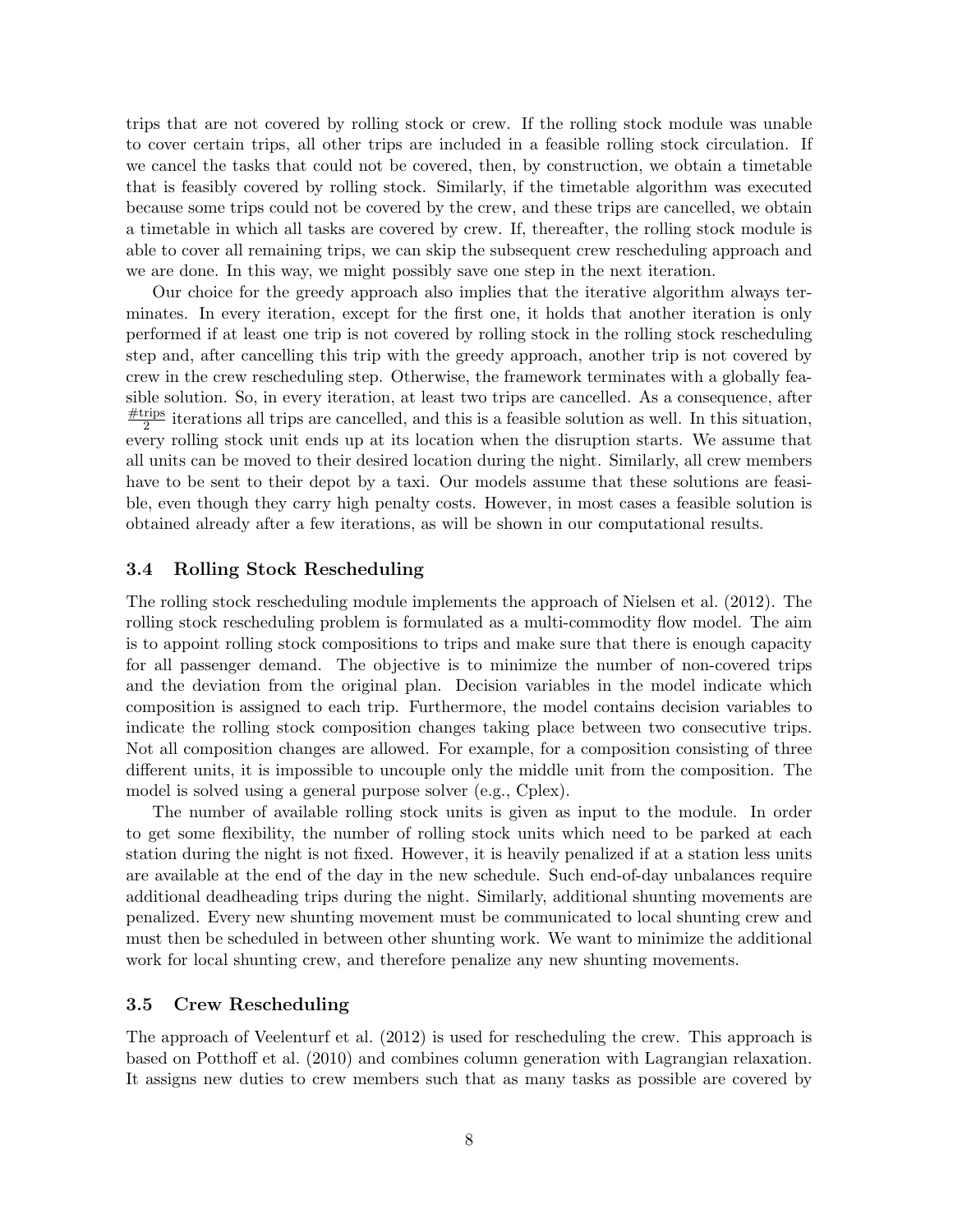the duties of the crew members. Furthermore, this approach allows to delay certain tasks by a few minutes in order to reduce the number of non-covered tasks. However, in this paper we do not use the possibility to delay certain tasks.

The crew rescheduling problem is formulated as a Set Covering Problem. Here, the duty of each crew member must be replaced by a new duty. The model contains decision variables that indicate which replacement duty is assigned to each crew member. Because the original duties can be replaced by many new duties, column generation is applied to generate promising replacement duties. Besides the main objective of covering as many tasks as possible, another objective is to have that the new duties deviate as little as possible from the original duties. Every deviation in the duties should be communicated to the crew members. This takes time and could lead to errors in practice.

In order to speed up the solution process, only a subset of the crew members is considered. In particular, the crew members whose duty became infeasible due to the disruption and the crew members in the neighbourhood of the disruption are included in the problem. The duties of the other crew members are fixed. In an iterative way, other neighbourhoods are explored as long as non-covered tasks are left.

# 4 Computational Experiments

In this section, we describe the computational experiments that we have executed to assess the performance of the iterative framework. We first describe the cases that we have considered and then discuss the results we have obtained. The iterative framework has been implemented in Java using Eclipse Kepler. All computational tests are performed on a desktop with an Intel Quad Core i7 processor and 4GB of RAM. We used Cplex 12.6 as solver for the MIP models.

#### 4.1 Case description

We have used the Dutch railway system to test our iterative framework. We have obtained the timetable, rolling stock data, and the crew schedule for a specific day in June 2012 from Netherlands Railways.

In Figure 2, a picture of the Dutch railway network is shown. The solid lines represent the railway network that is operated by Netherlands Railways. The dotted lines are operated by other railway operators. In general, the timetable is half-hourly periodic, with some exceptions in the rural areas. This means that the majority of long distance and regional train services run once every thirty minutes. On some parts of the network, two different train services share a part of their route between two stations. It follows that a train service is operated every 15 minutes between these stations.

For the timetabling stage, we use only part of the railway network and require that all train services run as planned outside this region. This approach is in line with current practice and follows the literature on this topic, see, e.g., Veelenturf et al. (2016a) and Louwerse and Huisman (2014). The region that we consider in the timetabling phase is depicted by the circle in the figure and in more detail in Figure 3. In the latter figure also the number of tracks within a station and the number of tracks between stations are displayed. In this region, 116 train departures from stations depicted in Figure 3 are scheduled per hour in the timetable.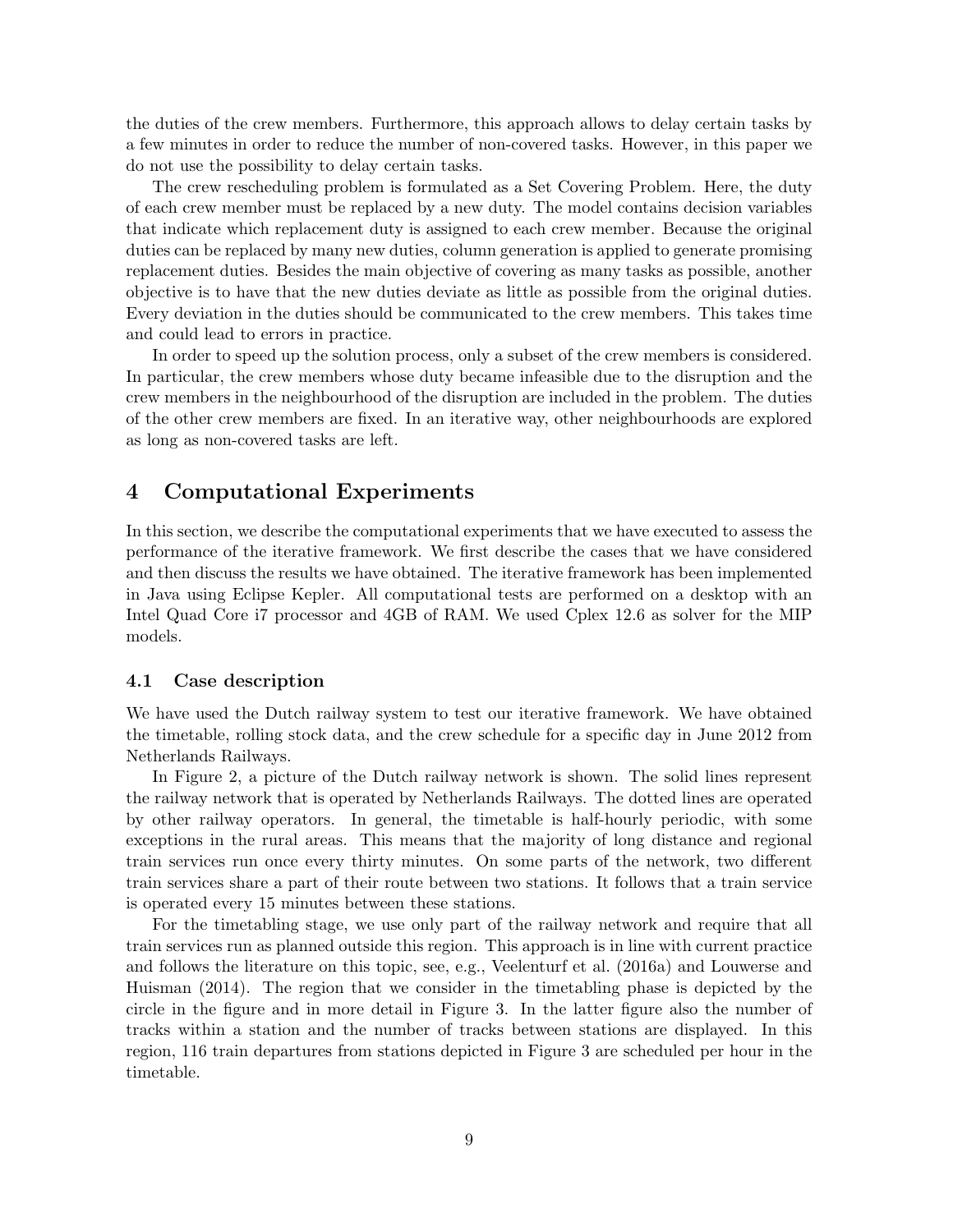

Figure 2: Map of the railway network in the Netherlands (2012).



Figure 3: Graph of the railway network taken into account when rescheduling the timetable. Rectangles are the nodes and correspond to stations or important junctions. For each station, the number of tracks within the station is specified. Numbers at the edges indicate how many tracks connect two stations. The dashed edges represent the locations of the disruptions.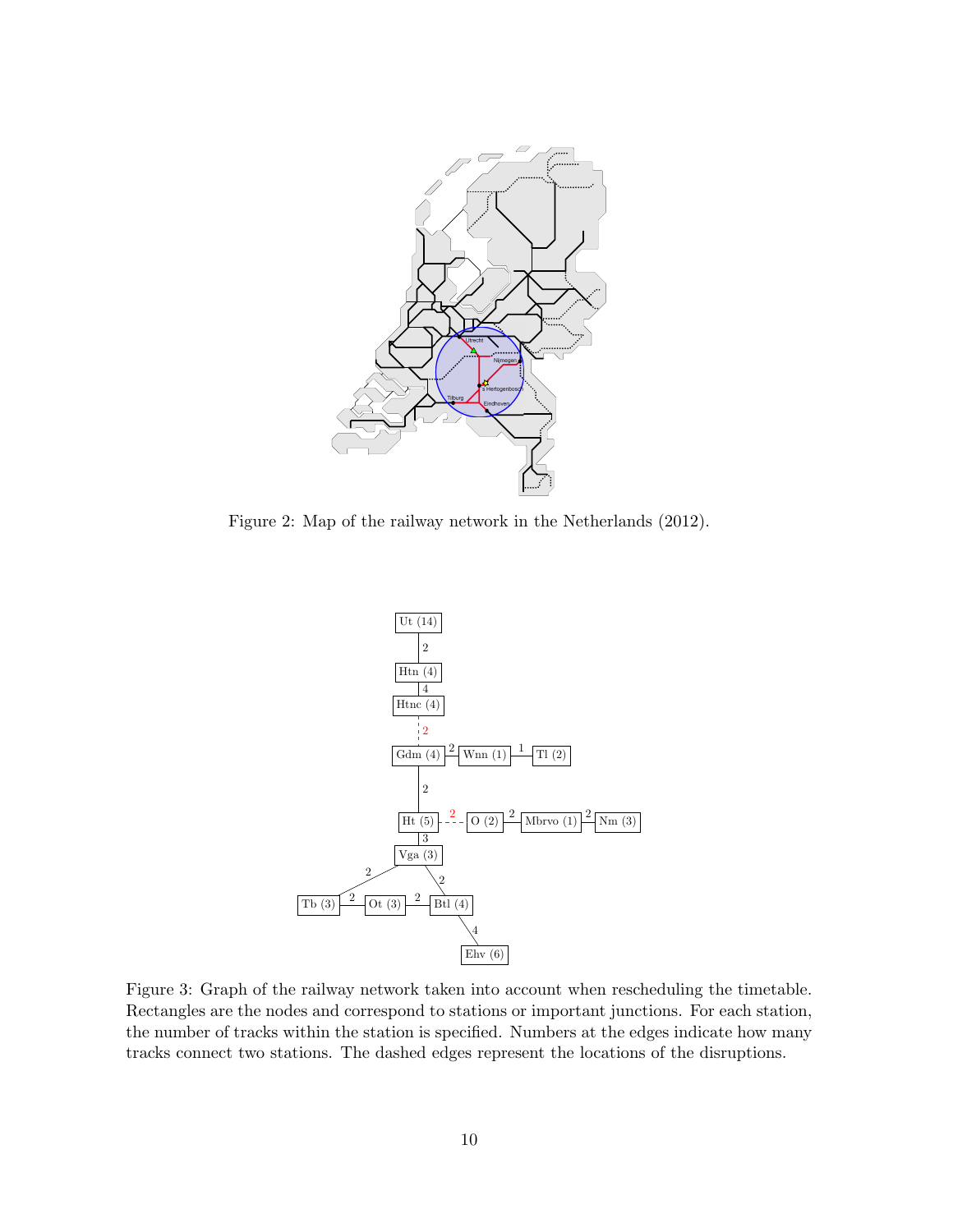We consider disruptions at two different locations: either between 's-Hertogenbosch  $(Ht)$ and Nijmegen  $(Nm)$  (indicated by the star in Figure 2) or between 's-Hertogenbosch and Utrecht  $(Ut)$  (indicated by the triangle). The dashed edges in Figure 3 also indicate the locations of the two disruptions. On both locations, there is a double track between the stations. We consider both a complete and a partial blockage. In a complete blockage, both tracks are blocked and it is impossible to operate any train services between these stations. In a partial blockage, only one of the tracks is blocked, which allows train services to cross the disrupted region.

In the railway network considered when rescheduling the timetable, there are in total 15 nodes (stations or important junctions), with the number of tracks in the nodes varying from 1 until 14. Only stations or junctions are considered where ordering decisions between trains are necessary. With ordering decisions between trains we mean the decision which train utilizes the specific track before the other. As a consequence, the considered stations and junctions are the ones to influence the macroscopic routing options of the train services. There are in total 5 stations  $(Ut, Gdm, Ht, Ehv$  and  $Nm)$  that have a shunting yard. We assume that all shunting yards have a sufficient number of tracks to store rolling stock units.

To analyse how the performance of our approach depends on the characteristics of the disruption, we consider different start times and different durations of the disruption. The start time of the duration varies between 7:00 AM and 5:00 PM in steps of ten minutes, giving us 61 different start times. The duration of the disruption is either 60, 80, 100, or 120 minutes. Recall that we assume that the duration of the disruption is known directly at the start of the disruption.

For the rolling stock and crew rescheduling phase, we consider the complete railway network. We no longer focus on a specific part of the network alone. Furthermore, for the rolling stock rescheduling phase, note that in the Netherlands we distinguish between long distance train services and regional train services. A regional train service is scheduled to stop at every station, while a long distance train service only dwells at the larger stations. The rolling stock units available for long distance train services are different from those available for regional train services. For example, rolling stock units for regional train services accelerate faster. In our experiments, it is not allowed to use rolling stock meant for long distance train services for a regional train service or vice versa. This allows us to decompose the rolling stock rescheduling problem into two independent problems: one rolling stock rescheduling problem for the long distance train services and one for the regional train services.

In the crew rescheduling step we assume that drivers and conductors work in pairs and that one of each is required per train service. As a consequence, by rescheduling the drivers we have immediately rescheduled the conductors.

### 4.2 Implementation

The models discussed in Sections 3.3-3.5 require certain settings and input data. In this section, we discuss the details of the actual implementation of the iterative framework. The main objective in our experiments is to minimize the total duration of cancelled train services. Therefore, in each of the three approaches, this will be the individual main objective. For the rolling stock and crew rescheduling this is done indirectly by focusing on covering as many trips as possible with rolling stock and crew. If no rolling stock or crew is assigned to a certain trip, this trip will be cancelled by the timetable rescheduling. The penalties for not assigning rolling stock or crew to a certain trip depend on the duration of the trip. The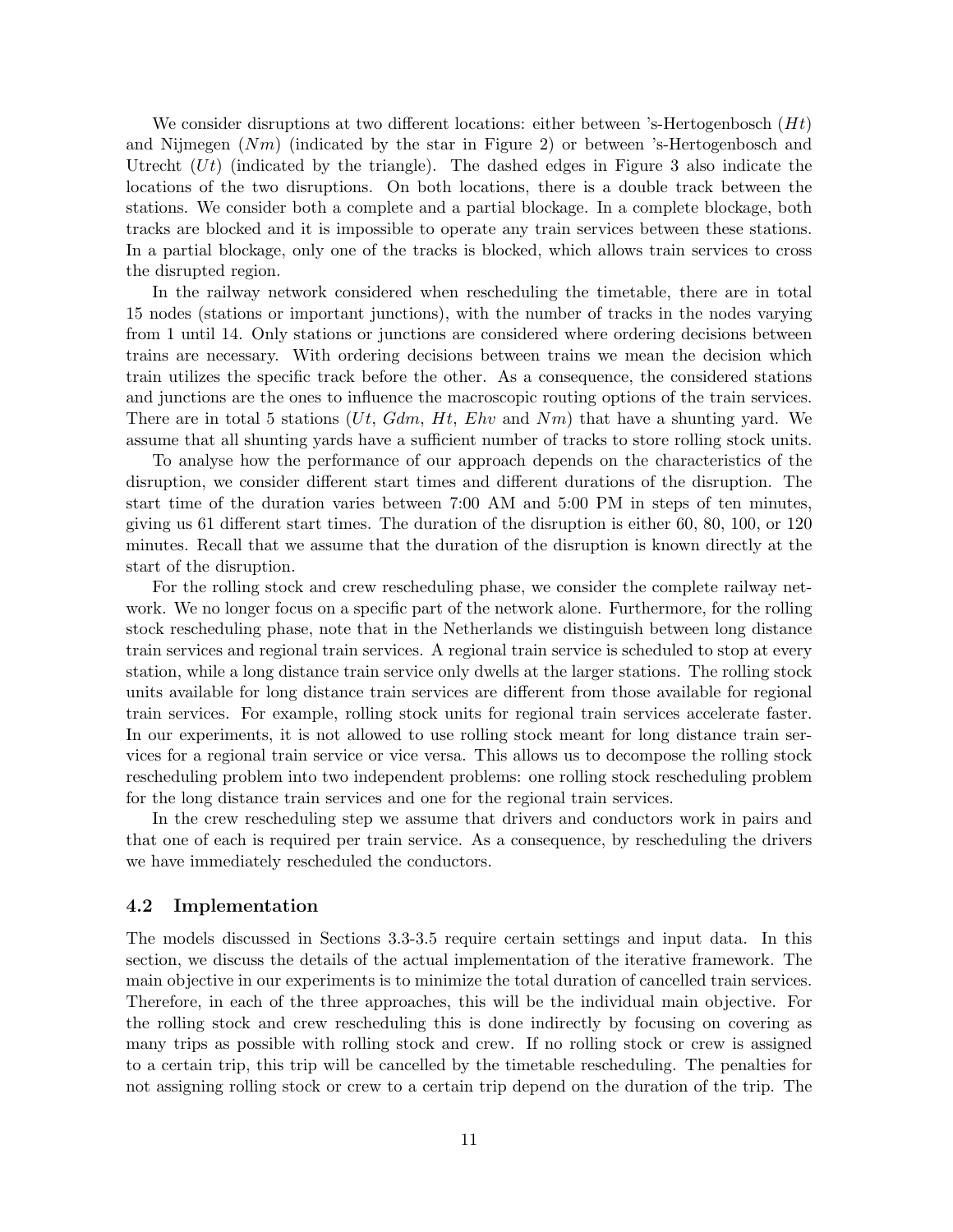values of the other penalties and parameters are set at the values proposed in the original publications on these algorithms. Note that the algorithms have been developed and tested in close collaboration with NS.

#### 4.2.1 Settings timetable rescheduling

The first time the timetable is rescheduled, we apply the approach developed by Veelenturf et al. (2016a). Each next iteration, the timetable rescheduling module is called because either the rolling stock or the crew rescheduling was not able to cover all trips. For these cases we implemented the greedy timetable rescheduling approach which cancels all trips for which no rolling stock or crew was found.

The timetable rescheduling approach of Veelenturf et al. (2016a) requires the original scheduled timetable as input. Every scheduled trip is represented by a corresponding departure and arrival event. Such an event contains the time when it takes place, the corresponding station where it takes place, and the scheduled track on which it takes place.

Next to the timetable, a description of the railway network is necessary. Furthermore, the model requires parameters specifying the regulations between train services. Within the stations a headway time of 2 minutes is considered in between two consecutive train services assigned to the same track. This headway time of 2 minutes also applies to two consecutive train services running in the same direction assigned to the same track in between stations. The headway time of train services using a single track in opposite directions is 0 minutes.

Detailed settings for the rolling stock part of the timetable rescheduling module are necessary as input as well. When a train service ends, the rolling stock of that train service may be used by a starting train service at the same location. This is called a turning pattern. The minimum time between these two train services is set to 1 minute. If a rolling stock turning is chosen with a turn around time longer than 10 minutes and there is a shunting yard available, the rolling stock is shunted away. In such a situation, 5 minutes after the train service has ended, the rolling stock is shunted away, and 5 minutes before the new train service starts, the rolling stock is considered to be back at a station track.

In the objective function, a single cancelled minute is penalized by 50,000 since minimizing cancellations is the main objective. For each minute of arrival delay, a penalty of 1 applies. Furthermore, an event may be delayed by at most 8 minutes. Recall that a train service is operated every 15 minutes on some parts of the network. The maximum delay is set at half of this value. In case of a larger delay, the passengers can as well wait for the next train. Note that we only take direct train delays into account. Longer passenger delays, due to missed connections for example, are not considered.

Another penalty is set upon deviating from a preferred turning pattern. For example, turning patterns of the same series are preferred. A list of preferred turning patterns is given as input and using a different turning pattern is penalized by 10.

Finally, the model requires as input a duration that specifies from what time onwards the timetable should be equal to the original timetable. We set this duration to 60 minutes. This means that from 60 minutes after the disruption has ended onwards, all trains must be operated as planned again.

All penalty values for the sophisticated timetable rescheduling approach are summarized in Table 1.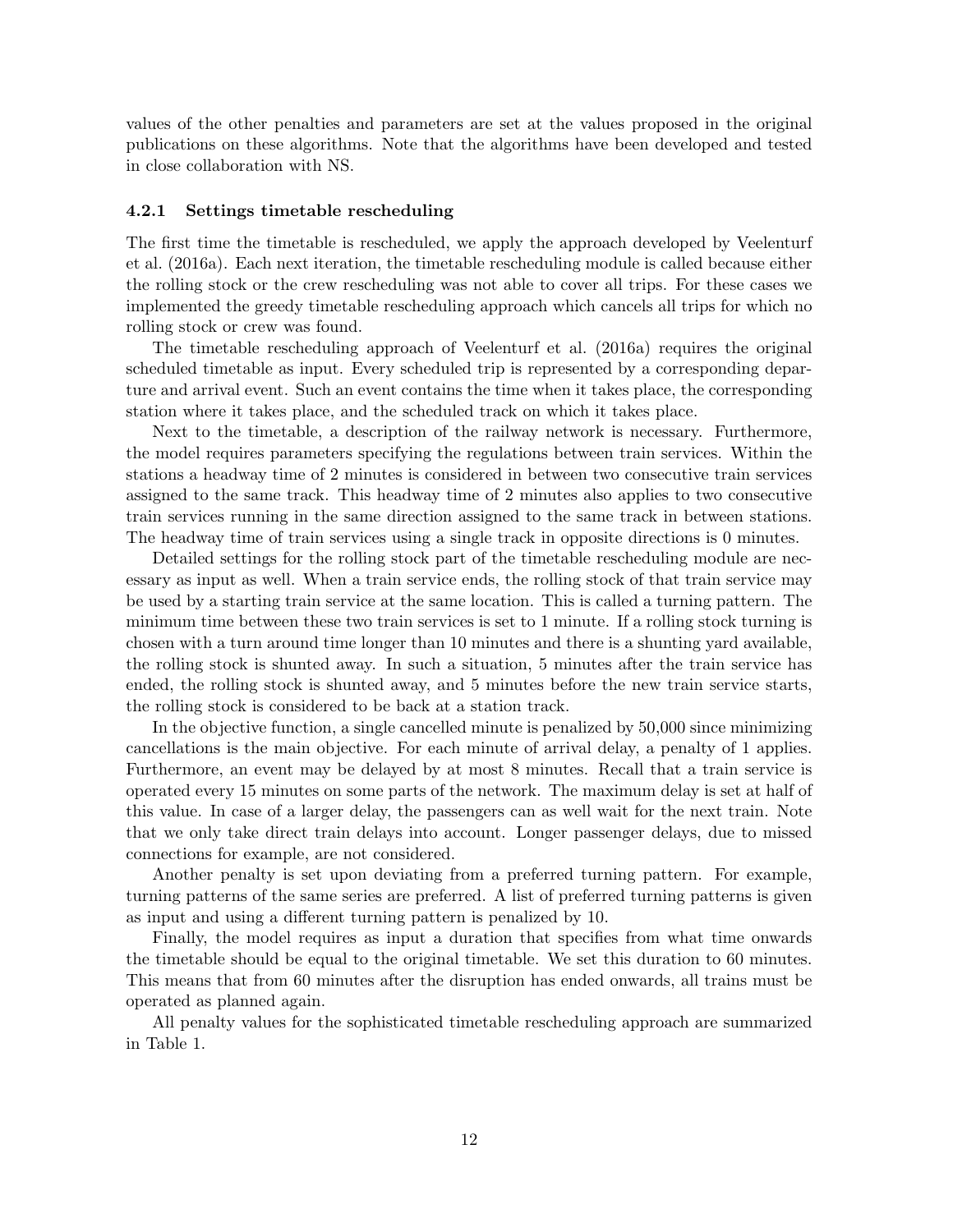| Description               | Penalty |
|---------------------------|---------|
| Cancelled minute          | 50,000  |
| One minute arrival delay  |         |
| Turning pattern deviation | 10      |

Table 1: Penalties timetable rescheduling approach.

#### 4.2.2 Settings Rolling Stock Rescheduling

The rolling stock rescheduling module based on Nielsen et al. (2012) uses many settings. In our experiments, there are four different rolling stock types available. There are two types for the long distance train services, namely one with 3 carriages and one with 4 carriages, and two types for the regional train services, also consisting of 3 and 4 carriages. Rolling stock units can be coupled to each other to form a rolling stock composition. In this way more capacity can be appointed to a trip. Only units of the same type are allowed to be coupled into a composition. The maximum length of a composition is 15 carriages.

At the start of the day, each station with a shunting yard contains a starting inventory of rolling stock units. This starting inventory denotes the number of available rolling stock units per rolling stock type at that station. Next to the starting inventory, the desired end-of-day inventory is needed per station. This is the amount of rolling stock units of a certain type that preferably is present at the end of the planning period at the corresponding station. We set a penalty of 100 per unit deviation from the desired end-of-day inventory.

Furthermore, an original rolling stock circulation is required for both the long distance and the regional train services. This original circulation contains a list of trips, where a trip is defined as a part of the train service between two stations where the composition may be changed. Every trip has the following characteristics: departure station, arrival station, departure time, arrival time, successor of the trip (turning pattern), and the originally appointed composition. The last information which the model requires is the start time of the disruption.

The largest penalty is set upon not covering a trip. A trip is not covered in the rolling stock rescheduling phase if no composition can be appointed to the trip. The penalty for not covering a trip equals 100,000 plus 1,000 times the duration of the trip in minutes. In this way we minimize the number of cancelled train services, and if we have to cancel a train service, then we prefer to cancel the train service with the shortest duration.

Next, we want to minimize the differences between the rescheduled rolling stock circulation and the original rolling stock circulation. First of all, the deviation in the number of carriages between the two circulations is penalized. A penalty of 1,000 is given per additional carriage on a trip and a penalty of 10,000 is given for every missing carriage on a trip in the rescheduled rolling stock circulation in comparison with the original rolling stock circulation. The penalty for missing a carriage is larger than the penalty for an additional carriage, because one missing carriage means a capacity reduction of approximately 100 seats for passengers on that trip. By doing so, we implicitly assume that the passenger demand used for the original circulation is still accurate. Another option would be to incorporate how passengers react when a disruption occurs. This issue is discussed, for example, by van der Hurk (2015). In that case, one can penalize seat capacity shortages directly when rescheduling the rolling stock circulations.

The final penalty is set upon deviating from the original shunting plan. If an originally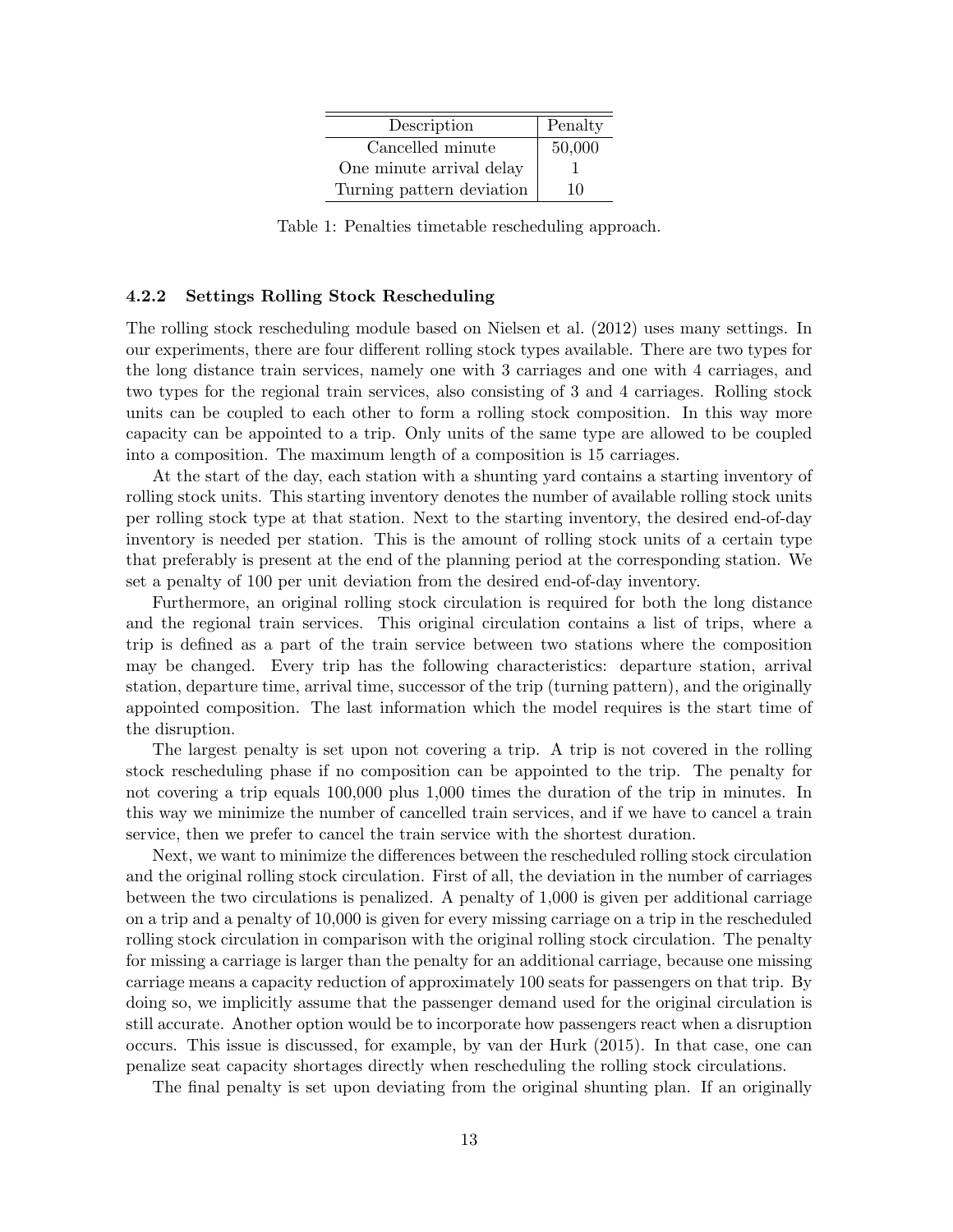planned shunting movement (either coupling or uncoupling) is cancelled, then there is a penalty of 100 for not performing that shunting movement. A penalty of 1000 is set upon newly added shunting movements. For these shunting movements, new shunting crew must be arranged, which could be a lot of work, so the penalty is larger than the penalty for cancelling a shunting movement.

| Description                  | Penalty                                |  |  |
|------------------------------|----------------------------------------|--|--|
| Cancelled trip               | $100,000 + 1,000$ duration of the trip |  |  |
| End-of-day balance deviation | 100                                    |  |  |
| Positive carriage deviation  | 1,000                                  |  |  |
| Negative carriage deviation  | 10,000                                 |  |  |
| Cancelled shunting movement  | 100                                    |  |  |
| New shunting movement        | 1,000                                  |  |  |

All penalties used in the rolling stock rescheduling approach are summarized in Table 2.

Table 2: Penalties rolling stock rescheduling approach.

In order to be able to solve the rolling stock rescheduling problem in short time, we use a rolling horizon. Note that all trips before the start of the disruption are fixed, so our complete planning horizon is from the start of the disruption  $(t^s)$  up to the end of the day  $(t^{\infty})$ . Solving the rolling stock rescheduling problem with the complete planning horizon can take long, so we split it by means of a dynamic planning horizon. The first part is from the start of the disruption up to time  $t^s + \frac{t^{\infty} - t^s}{2} = \frac{t^s + t^{\infty}}{2}$  $\frac{1+t^{\infty}}{2}$ , this is exactly halfway the complete planning horizon. The second part is from  $\frac{t^s + t^{\infty}}{2}$  $\frac{2t^2}{2}$  up to the end of the complete planning horizon. The solution of the first part is given as input to the second part, such that a feasible rolling stock circulation is found for the complete planning horizon.

Furthermore, we use a fixed computation time limit of 5 minutes per horizon. The optimal rolling stock circulation, with respect to our penalties, is found relatively fast. However, proving that this solution is optimal might take time. That is why we use a computation time limit of 5 minutes per horizon. In this time limit the optimal solution is almost always found, but not yet proven to be optimal.

#### 4.2.3 Settings Crew Rescheduling

The crew rescheduling approach of Veelenturf et al. (2012) uses penalties for not covering a task and for deviations in comparison to the original schedule. In the schedule, we distinguish between three types of tasks: tasks corresponding to operating a train service with a different start and end location, tasks corresponding to operating a train service with the same start and end location (operating the same rolling stock back and forth), and tasks which do not have to do anything with operating train services (e.g., training tasks). Since the aim is to operate as many train services as possible, the first two types of tasks get heavily penalized if they are not covered, while the third one is penalized less.

The penalty for not covering a task which is not related to operating train services, called local task, equals 250. For not covering a task related to operating train services, we test two settings. In the first setting, all tasks are treated equally and the penalty for not covering a task is equal to 20,000 plus 100 times the duration of the task. In the second setting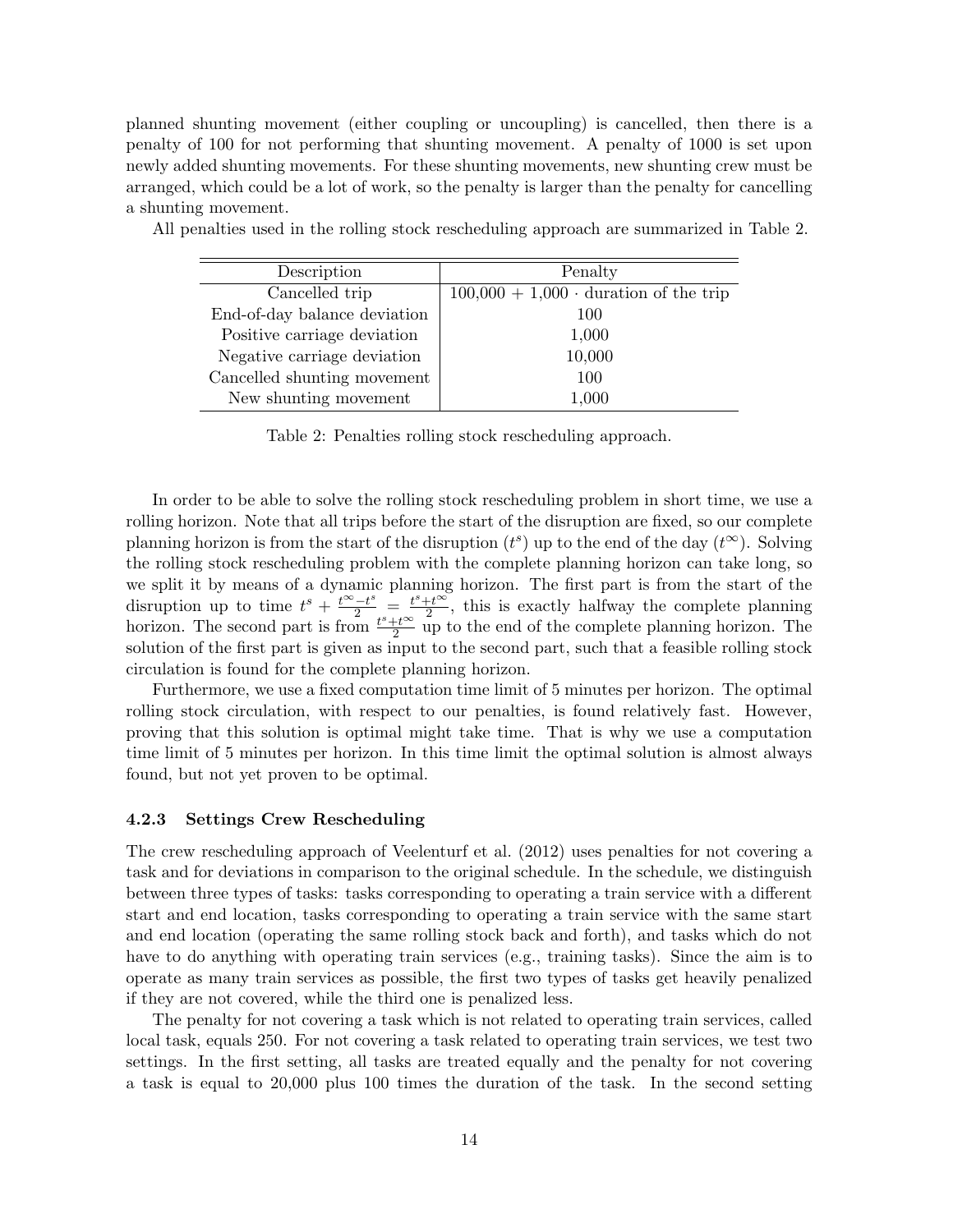we make a distinction between tasks in which the start and end location are the same (so called AA-tasks) and tasks in which the end location is different from the start location (so called AB-tasks). It can be argued that the rolling stock schedule remains feasible if an AA-task is cancelled. However, if an AB-task is cancelled, rolling stock rescheduling is definitely necessary. Therefore, in the second setting, we prefer not covering an AA-task over not covering an AB-task. For not covering an AA-task the penalty will be 3,000 plus 100 times the duration of the task. For not covering an AB-task the penalty remains 20,000 plus 100 times the duration of the task. It is expected that this second option leads to more cancellations in the crew rescheduling step but to less cancellations in the subsequent rolling stock rescheduling step.

The fixed costs for changing a duty equals 400 and for each new task in a duty a penalty of 50 applies. Each new transfer between tasks which was not present in any duty in the original crew schedule is penalized by 1. If the driver is directly sent home by a taxi (since no replacement duty is available which complies with the rules), a penalty of 3,000 is used.

The new duties may not take longer than the original duties and at maximum 5.5 hours may pass without a break of at least 30 minutes. The transfer time in between tasks on different rolling stock compositions equals 10 minutes.

The penalty values used for crew rescheduling are different from the ones used for rescheduling the rolling stock. The penalty values are all commonly used in literature. All three modules have the same overall objective: cancelling as little train services as possible.

| Description                 | Penalty                                   |
|-----------------------------|-------------------------------------------|
| Cancelled task setting 1    | $20,000 + 100$ duration of the trip       |
| Cancelled AA task setting 2 | $3,000 + 100 \cdot$ duration of the trip  |
| Cancelled AB task setting 2 | $20,000 + 100 \cdot$ duration of the trip |
| Cancelled local task        | 250                                       |
| Change duty                 | 400                                       |
| New task in duty            | 50                                        |
| New transfer in duty        | 1                                         |
| Send driver home by taxi    | 3,000                                     |

The penalties used in the crew rescheduling approach are summarized in Table 3.

Table 3: Penalties crew rescheduling approach.

The approach of Veelenturf et al. (2012) also has an option to slightly delay tasks to have less tasks which cannot be covered. In our experiments we did not allow these delays, since then the crew rescheduling is interfering with the timetable rescheduling.

### 4.3 Experiments

In this section, we present the results for complete and partial blockages on various settings of the framework. First, we test the general framework and discuss the associated results. Thereafter, the differences are presented between the general framework and the variant where the order of the rolling stock and crew rescheduling step are switched. Then, we test whether having a lower penalty for not covering AA-tasks leads to less cancelled trips overall. We end this section with a discussion of some practical issues.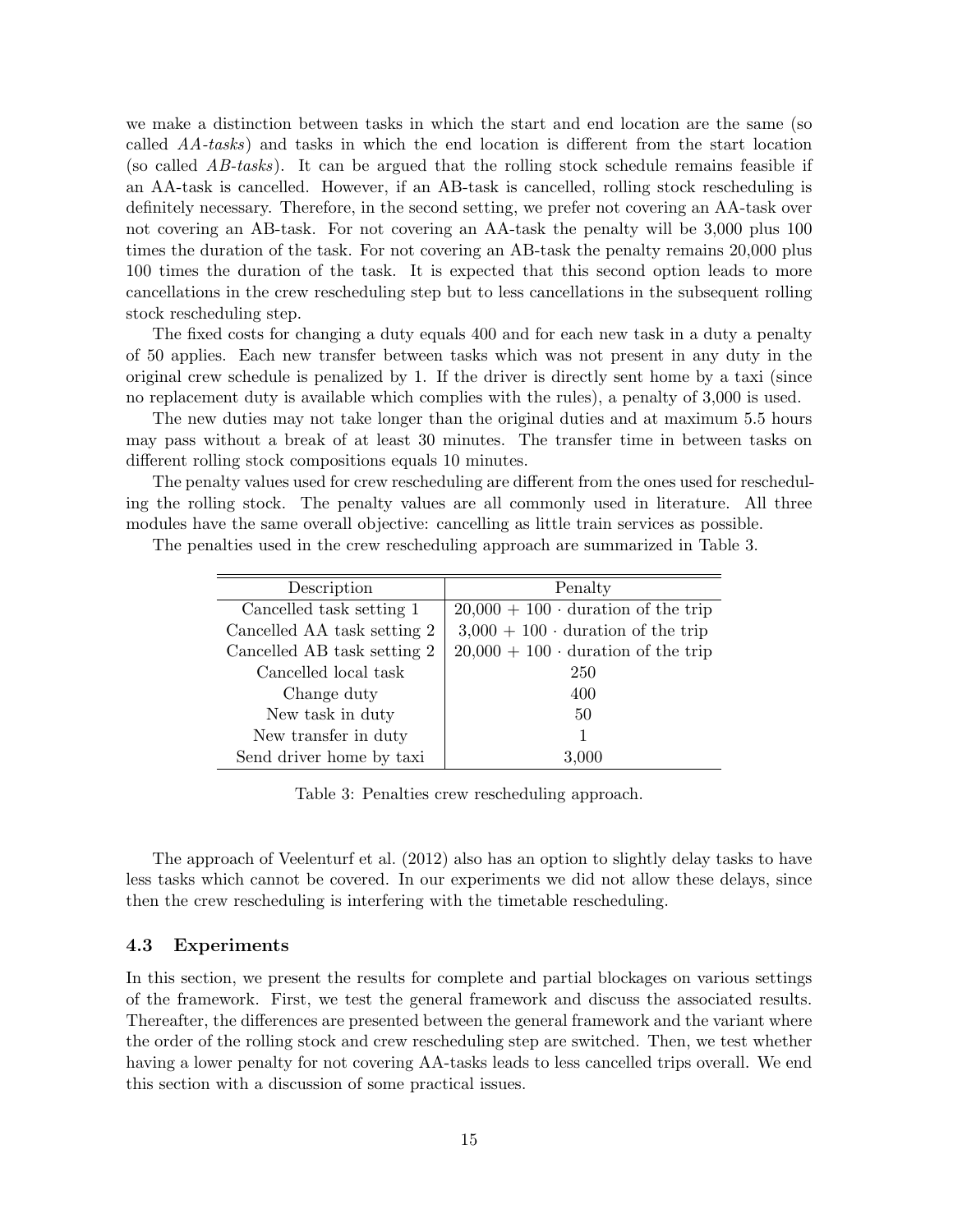#### 4.3.1 Results of the general framework

First, the results of the general framework are presented. Table 4 gives an overview of the number of cancelled train services and the average total duration of the cancelled train services. These numbers include the train services that inevitably need to be cancelled because they are scheduled on the blocked tracks. Recall that for each location, duration, and type of disruption, we have 61 possible start times of the disruption. Each number in the table represents an average over these 61 instances. That leads to a total of 976 instances to test the framework upon, because there are two locations where a disruption occurs, four different durations, two different types (complete and partial), and 61 different start times.

|           |                | Cancelled trips |            |      | Cancelled minutes |            |       |
|-----------|----------------|-----------------|------------|------|-------------------|------------|-------|
| Type      | Duration (min) | <b>TTR</b>      | <b>RSR</b> | CR   | <b>TTR</b>        | <b>RSR</b> | CR    |
|           | 60             | 14.33           | 0.20       | 0.75 | 284.46            | 5.08       | 19.30 |
| $Ht-Ut$   | 80             | 19.64           | 0.15       | 1.23 | 413.39            | 2.72       | 34.05 |
| Complete  | 100            | 25.36           | 0.13       | 1.72 | 526.71            | 2.28       | 47.38 |
|           | 120            | 31.00           | 0.16       | 1.97 | 638.54            | 3.05       | 53.64 |
|           | 60             | 5.33            | 0.03       | 0.89 | 88.51             | 0.56       | 21.39 |
| $Ht-Ut$   | 80             | 9.67            | 0.16       | 1.41 | 136.80            | 2.80       | 36.56 |
| Partial   | 100            | 9.34            | 0.05       | 0.77 | 167.95            | 0.69       | 22.26 |
|           | 120            | 12.00           | 0.41       | 1.54 | 209.36            | 11.92      | 38.89 |
|           | 60             | 8.00            | 0.03       | 0.84 | 124.80            | 0.43       | 27.44 |
| $Ht-O$    | 80             | 11.69           | 0.39       | 0.98 | 214.98            | 12.90      | 36.85 |
| Complete  | 100            | 13.00           | 0.13       | 1.39 | 226.15            | 2.20       | 48.66 |
|           | 120            | 16.00           | 0.08       | 1.62 | 249.61            | 1.21       | 50.57 |
|           | 60             | 4.00            | 0.02       | 0.61 | 59.51             | 0.21       | 18.54 |
| $Ht-O$    | 80             | 5.69            | 0.28       | 0.74 | 106.31            | 9.87       | 23.43 |
| Partial   | 100            | 6.66            | 0.00       | 0.93 | 120.71            | 0.00       | 32.15 |
|           | 120            | 8.00            | 0.00       | 0.85 | 141.61            | 0.00       | 29.00 |
| All cases |                | 12.48           | 0.14       | 1.14 | 231.84            | 3.50       | 33.76 |

Table 4: Results of the General Framework. The first column denotes the location and the type of disruption and the second column the duration of the disruption. The third, fourth and fifth column denote the average number of cancelled train services in timetable, rolling stock, and crew rescheduling. The sixth, seventh, and eighth column show the average total duration of all the cancelled trips in timetable, rolling stock, and crew rescheduling in minutes.

First consider the number of cancelled train services. As expected, most of the train services are cancelled in the timetabling phase. Remember that in case of a complete blockage, all tracks are blocked. As a result, the module cancels most of the train services operated on those tracks. If these train services would not be cancelled, they would queue up in the railway system, causing knock-on effects over the whole country. As a result, we observe more cancellations for complete blockages than in case of partial blockages. Furthermore, as expected, the number of cancelled train services when rescheduling the timetable increases if the duration of the disruption increases. This holds for both complete and partial blockages.

Secondly, we observe that train services are cancelled in the rolling stock phase only rarely.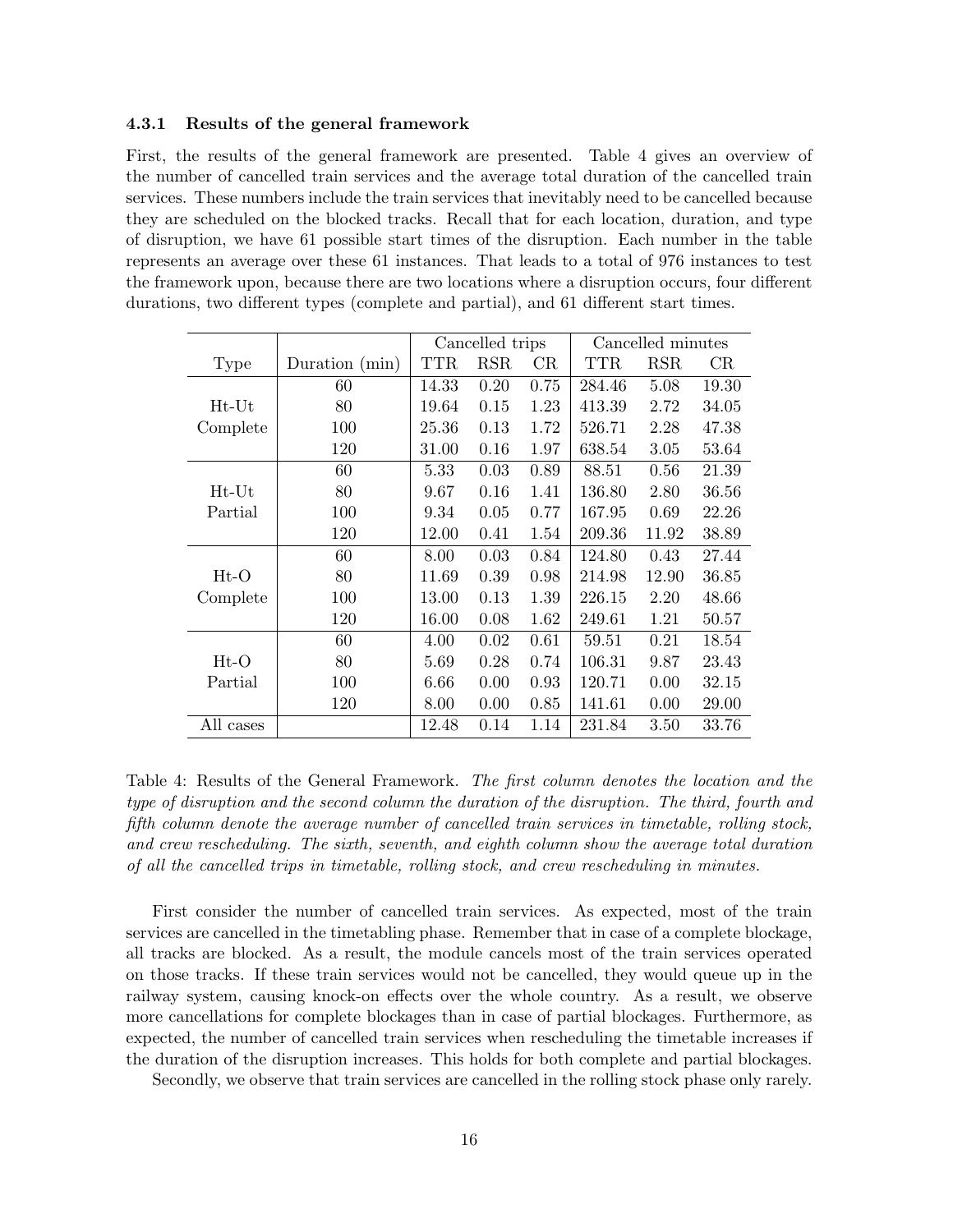This can be attributed to the timetabling algorithm, which increases the probability that a feasible rolling stock schedule exists that does not need to cancel any additional train services. Consequently, almost no train services are cancelled in the first iteration of the rolling stock rescheduling module.

This does not hold for the crew rescheduling stage. On average 1 to 2 train services are cancelled in that stage. In case of a complete blockage, the average number of tasks for which no crew can be found is increasing in the duration of the disruption. We do not see this pattern for the partial blockages. One explanation could be that the longer tracks are completely blocked, the more difficult it becomes to get the crew members home on time. In case of partial blockages, it is easier to get crew members home since still some train services are operated. However, this does not mean that we can conclude that partial blockages lead to less or more cancelled train services due to lack of crew in general. On the one hand, partial blockages cause less gaps in duties by cancelled train services due to timetable rescheduling, but on the other hand due to the lack of gaps there is less buffer to adapt duties.

The numbers of cancelled minutes of train services follow a similar pattern as the number of cancelled train services for both complete and partial blockages.

Next, we consider the iterative behaviour of the framework. In Table 5, we indicate the amount of instances that turn out to be feasible after executing each module for all iterations. As can be seen, for both the complete and partial blockages, at least 40% of the instances are solved in one iteration and 99% in two iterations. Furthermore, among the instances which stop in the second iteration, most have already been stopped after the rolling stock rescheduling step. In other words, for more than 90% of the instances the crew rescheduling step is performed only once. All instances are solved in at most three rolling stock and three crew rescheduling steps, thus after three iterations.

| Complete blockages |                                                              |            |  |  |  |
|--------------------|--------------------------------------------------------------|------------|--|--|--|
| Iteration          | Cumulatively stopped after RSR Cumulatively stopped after CR |            |  |  |  |
|                    |                                                              | 193 (40\%) |  |  |  |
| $\overline{2}$     | 450 $(92\%)$                                                 | 482 (99%)  |  |  |  |
| 3                  | 488 (100%)                                                   |            |  |  |  |
| Partial blockages  |                                                              |            |  |  |  |
| Iteration          | Cumulatively stopped after RSR Cumulatively stopped after CR |            |  |  |  |
|                    |                                                              | 228 (47%)  |  |  |  |
| $\overline{2}$     | 475 (97%)                                                    | 485 (99%)  |  |  |  |
| 3                  | 486 (99%)                                                    | 488 (100%) |  |  |  |

Table 5: Iterative behaviour of the general framework. The first column denotes the iteration. The second column gives the number of instances for which a feasible overall solution is found after rescheduling the rolling stock. The third column gives the number of instances for which a feasible overall solution is found after rescheduling the crew.

The computation times are presented in Figures 4 and 5. In both figures, the left side gives an overview of the average computation time for each of the modules in the iterative framework. The computation time of a single instance of, for example, the crew rescheduling module is the total time it takes to reschedule the crew (so all iterations combined). On the right side a histogram of the total computation time is shown. It gives an overview of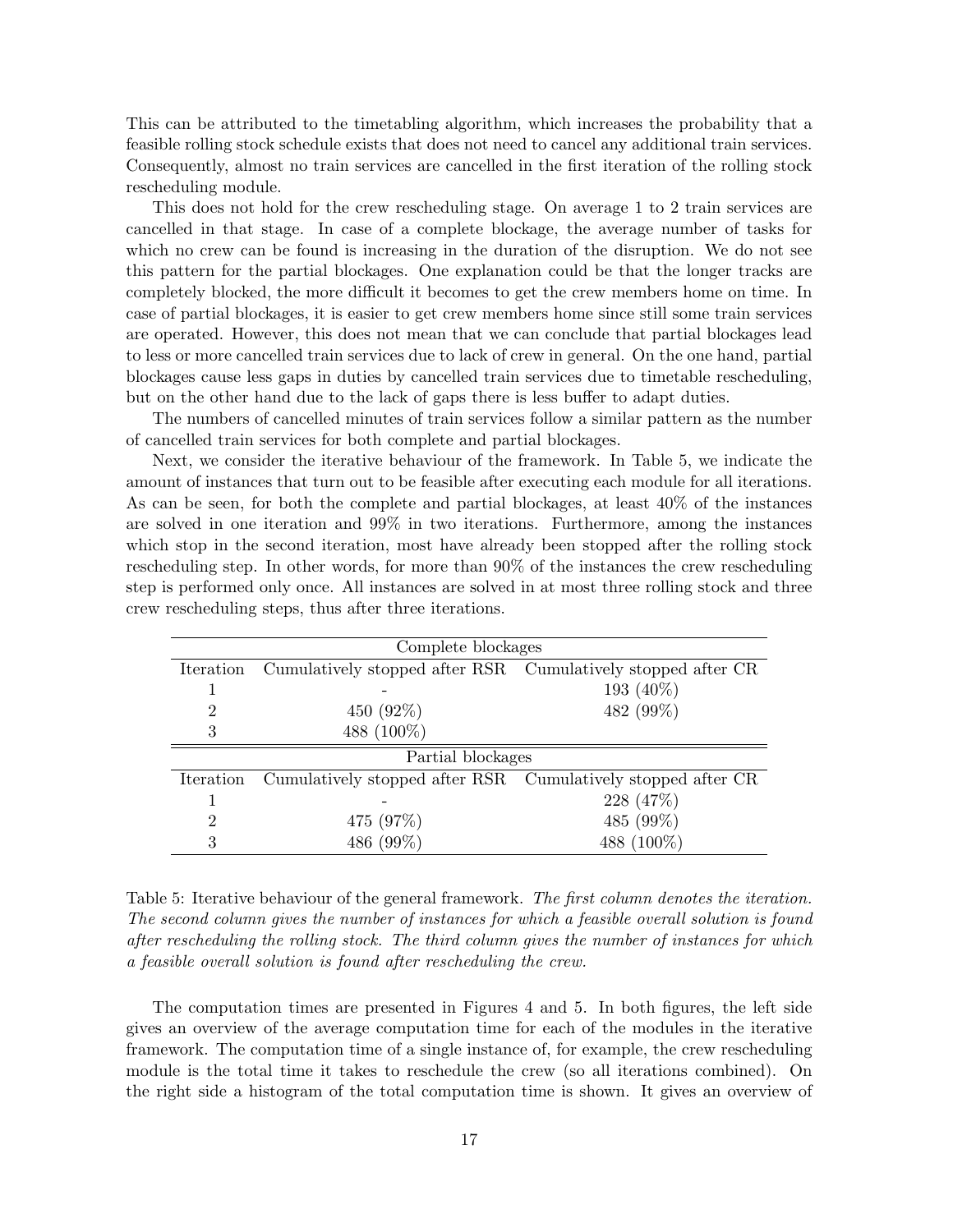the percentage of instances that are solved within 0-3, 3-5, 5-7, 7-9, and 9-11 minutes. Note that the regional and long distance rolling stock rescheduling step can be solved in parallel. However, we have solved them sequentially. As a consequence, the total time it takes to solve an instance is the sum of the computation times for timetable rescheduling (TTR), rolling stock rescheduling for regional (RSR R) and long distance train services (RSR L), and crew rescheduling (CR). For both complete and partial disruptions more than 80% of the cases are solved within 5 minutes and less than 6% of the runs take more than 7 minutes. Note that the total computation time averaged over all instances is almost similar for complete and partial blockages: 3.8 and 3.9 minutes, respectively.



abbreviates the regional train services and  $L$  the long distance train services. Figure 4: Computation times for complete blockages in the general framework. Here  $R$ 



viates the regional train services and  $L$  the long distance train services. Figure 5: Computation times for partial blockages in the general framework. Here  $R$  abbre-

the framework. This explains why the rolling stock and crew rescheduling phases appear and partial (right) blockages. As explained above, at most three iterations are needed within three times in the figure. Note that the sophisticated approach for timetabling is only applied three times in the figure. Note that the sophisticated approach for timetabling is only applied Figure 6 shows the average computation time per step in the framework for complete (left)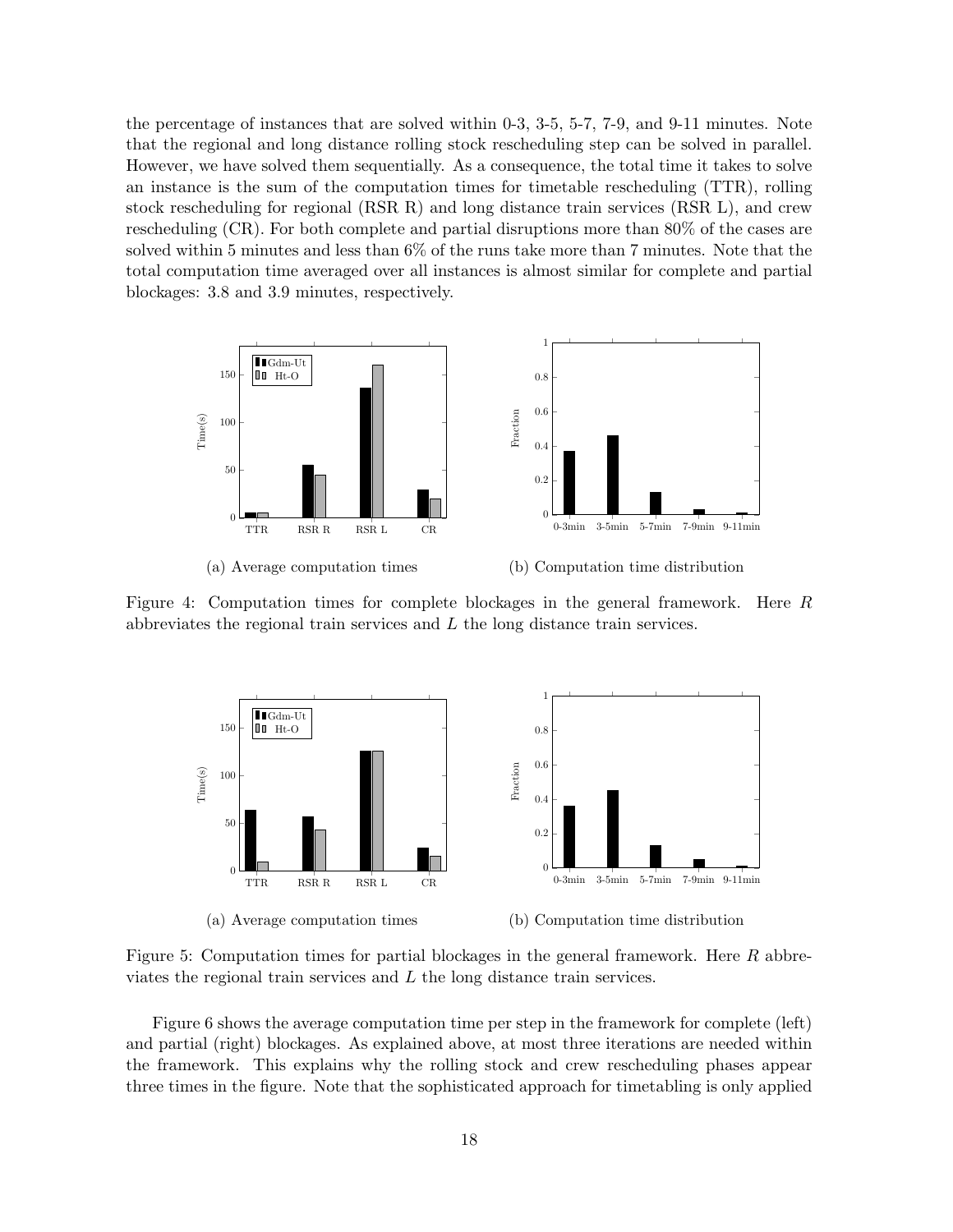in the first iteration. The computation time for this approach is reported in the figure. In the second and third iteration, the greedy approach for timetabling is applied. The greedy approach cancels the trips without rolling stock or crew. This can be done instantaneously. Thus, the computation times for the greedy approach are all 0 and are not reported in the figure. There is no third iteration necessary for crew rescheduling for any of the instances during a complete blockage, so we have left that one out of the figure. Also, there was no third iteration required for any of the Ht-O instances with partial blockages and not for any of the regional train instances with a complete blockage between Ht-O.

Note that for the second and third iterations, the average computation time is computed over the instances for which a second or third iteration was required, respectively. It can be seen that in case of a complete blockage, the timetable rescheduling step takes a couple of seconds, while in case of a partial blockage, it takes about half a minute. The average computation time spent in crew rescheduling is less than half a minute and is in case of a partial blockage lower than in case of a complete blockage. Rescheduling the rolling stock takes most of the time: The average time required is a couple of minutes and again less for instances with partial blockages than for instances with complete blockages.

Summarizing, the total average computation time is the same for partial and complete<br>  $\frac{1}{2}$ blockages. However, the division of the computation time over the rescheduling steps differs. Partial blockages require more time for the timetable rescheduling, but that is compensated by requiring less time for rescheduling the rolling stock and crew.



Figure 6: Computation times for each of the steps in the general framework. Here R abbreviates the regional train services and  $L$  the long distance train services.  $R1$  abbreviates then the first iteration for the regional train services, etc.

#### 4.3.2 Crew First Variant

As discussed in Section 3, the order of the rescheduling modules can be changed in the iterative framework. In this section, we consider the variant where we reschedule the crew before rescheduling the rolling stock in each iteration. In practice, this is not always possible. First, buffer time between two train services is not required if the train services are operated with the same rolling stock. Thus, the minimal buffer times depend on the rolling stock circulation. Secondly, drivers have a license to operate a subset of all rolling stock types. Again, the rolling stock type for all trips is only known after rescheduling the rolling stock.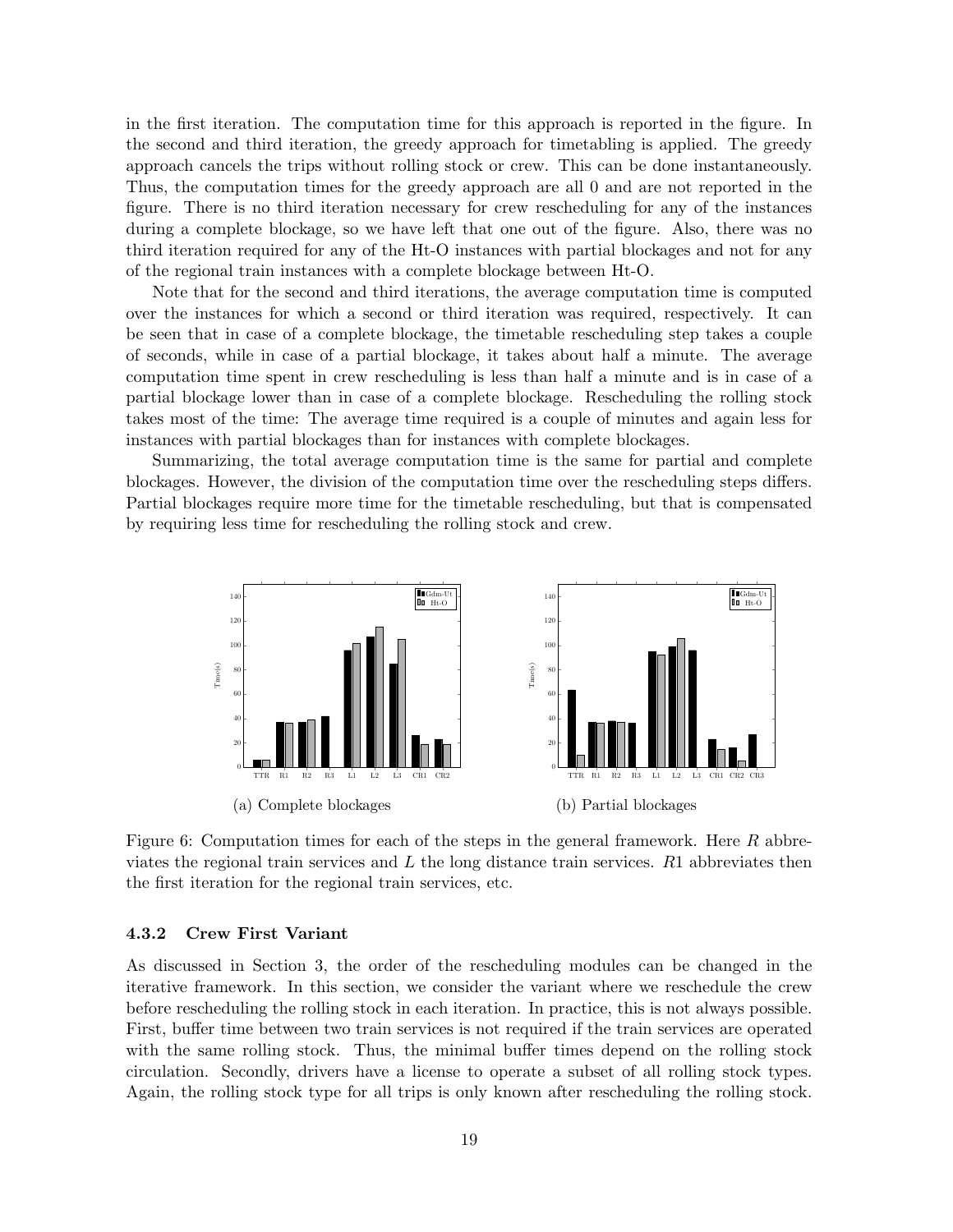However, in this section, we assume that the crew schedule can be generated independently of the rolling stock schedule. In this case we are able to reschedule the crew before the rolling stock. This special variant of our framework will be referred to as the Crew First Variant. The Crew First Variant is interesting, because some rolling stock constraints are taken into account in the timetable rescheduling step of Veelenturf et al. (2016a). Consequently, less iterations might be required to find an overall feasible solution. Therefore, we have tested this setting. The results are presented in Tables 6 and 7 and Figures 7 and 8.

|             |                | Cancelled trips |              |      | Cancelled minutes |            |       |
|-------------|----------------|-----------------|--------------|------|-------------------|------------|-------|
| <b>Type</b> | Duration (min) | <b>TTR</b>      | $_{\rm RSR}$ | CR   | TTR               | <b>RSR</b> | CR    |
|             | 60             | 14.33           | 0.20         | 0.79 | 284.46            | 5.08       | 19.77 |
| $Ht-Ut$     | 80             | 19.64           | 0.10         | 1.23 | 413.39            | 1.69       | 34.05 |
| Complete    | 100            | 25.36           | 0.13         | 1.72 | 526.71            | 2.28       | 47.38 |
|             | 120            | 31.00           | 0.12         | 1.97 | 638.54            | 2.02       | 53.64 |
|             | 60             | 5.33            | 0.03         | 0.89 | 88.51             | 0.56       | 21.39 |
| $Ht-Ut$     | 80             | 9.67            | 0.16         | 1.41 | 136.80            | 2.80       | 36.56 |
| Partial     | 100            | 9.34            | 0.05         | 0.77 | 167.95            | 0.69       | 22.26 |
|             | 120            | 12.0            | 0.33         | 1.71 | 209.36            | 9.00       | 43.02 |
|             | 60             | 8.00            | 0.03         | 0.84 | 124.80            | 0.43       | 27.44 |
| $Ht-O$      | 80             | 11.69           | 0.39         | 1.00 | 214.98            | 12.89      | 37.25 |
| Complete    | 100            | 13.00           | 0.05         | 1.39 | 226.15            | 0.74       | 48.66 |
|             | 120            | 16.00           | 0.08         | 1.62 | 249.61            | 1.21       | 50.57 |
|             | 60             | 4.00            | 0.02         | 0.61 | 59.51             | 0.21       | 18.54 |
| $Ht-O$      | 80             | 5.69            | 0.26         | 0.79 | 106.31            | 9.31       | 24.85 |
| Partial     | 100            | 6.66            | 0.00         | 0.93 | 120.71            | 0.00       | 32.15 |
|             | 120            | 8.00            | 0.00         | 0.85 | 141.61            | 0.00       | 29.00 |
| All cases   |                | 12.48           | 0.12         | 1.16 | 231.84            | 3.06       | 34.16 |

Table 6: Results of the Crew First Variant. See Table 4 for the description of the columns.

In Table 6 the number of cancelled train services and the average duration of the cancelled train services are presented. There is not much difference in terms of the number of cancellations and the duration of the cancelled train services in comparison with the general framework. However, if we look at the number of iterations in Table 7, we see that at most two rolling stock iterations are necessary now. Furthermore, the percentage of instances solved in one iteration is very large (about 90%). In the general framework, about 50 to 60 percent of the instances needed at least two rolling stock rescheduling steps (see Table 5). With the Crew First Variant, only one percent of the instances need a second rolling stock rescheduling step. As the rolling stock rescheduling step is the most time consuming step, this leads to a decrease in the average computation time, as can be seen in Figures 7 and 8. Here, both the computation times of the General Framework and of the Crew First Variant are displayed. We note that the average computation time equals 2.8 and 3.2 minutes, respectively, for the instances with complete and partial blockages in the Crew First Variant. This is about one minute (about 25%) faster than in the general framework. The distribution of the computation times per step in the Crew First Variant is the same as in the general framework (see Figure 6), therefore we do not show such a figure again.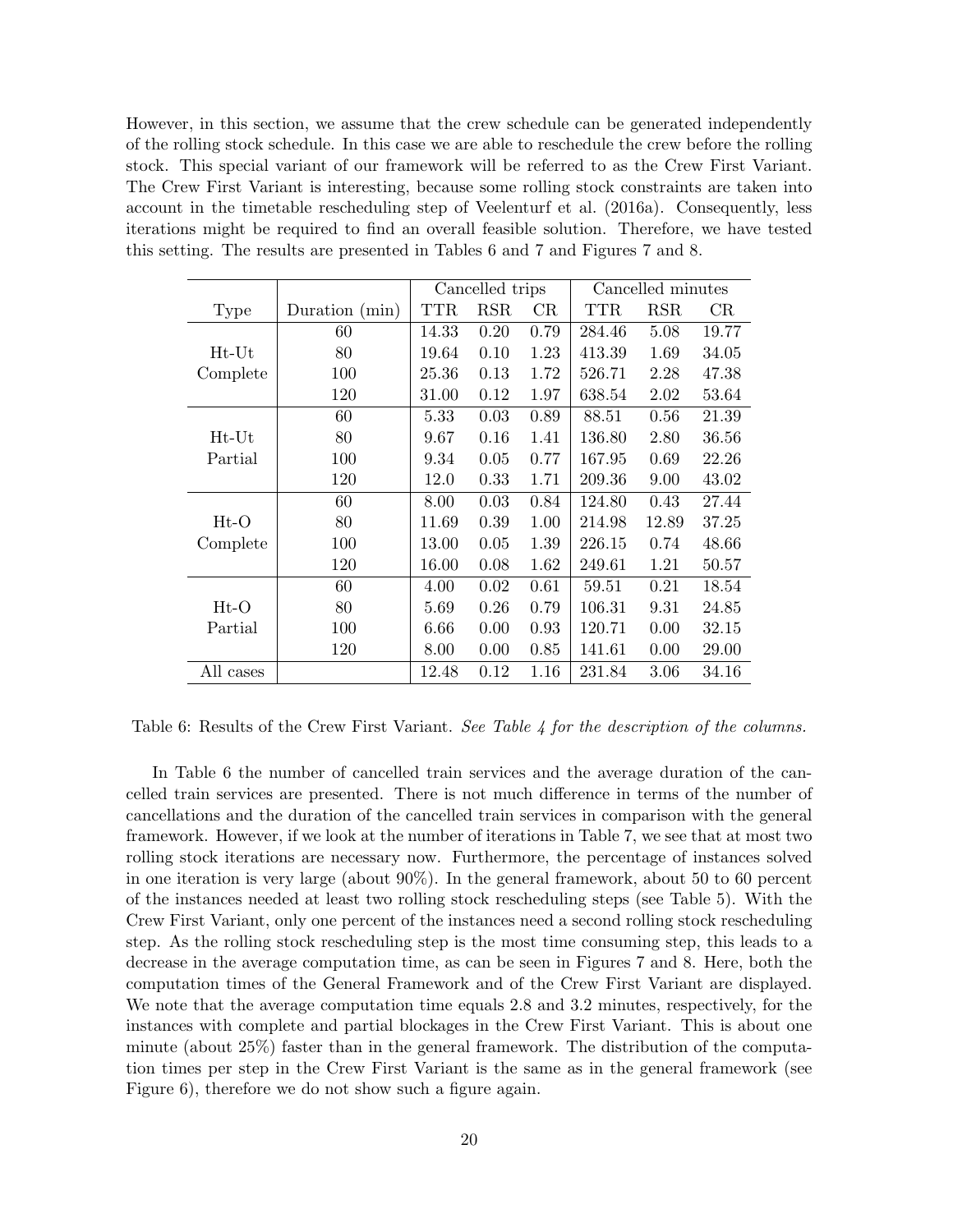| Complete blockages |                   |                                                              |  |  |  |  |
|--------------------|-------------------|--------------------------------------------------------------|--|--|--|--|
| Iteration          |                   | Cumulatively stopped after CR Cumulatively stopped after RSR |  |  |  |  |
|                    |                   | 428 (88%)                                                    |  |  |  |  |
| $\overline{2}$     | 481 (99%)         | 488 (100%)                                                   |  |  |  |  |
|                    | Partial blockages |                                                              |  |  |  |  |
| Iteration          |                   | Cumulatively stopped after CR Cumulatively stopped after RSR |  |  |  |  |
|                    |                   | 451 (92%)                                                    |  |  |  |  |
| $\overline{2}$     | 483 (99%)         | 486 (99%)                                                    |  |  |  |  |
| 3                  | 488 (100%)        |                                                              |  |  |  |  |

Table 7: Iterative behaviour of the Crew First Variant. See Table 5 for a description of the columns.



Figure 7: Computation times for complete blockages in the Crew First Variant. Here R abbreviates the regional train services and  $L$  the long distance train services.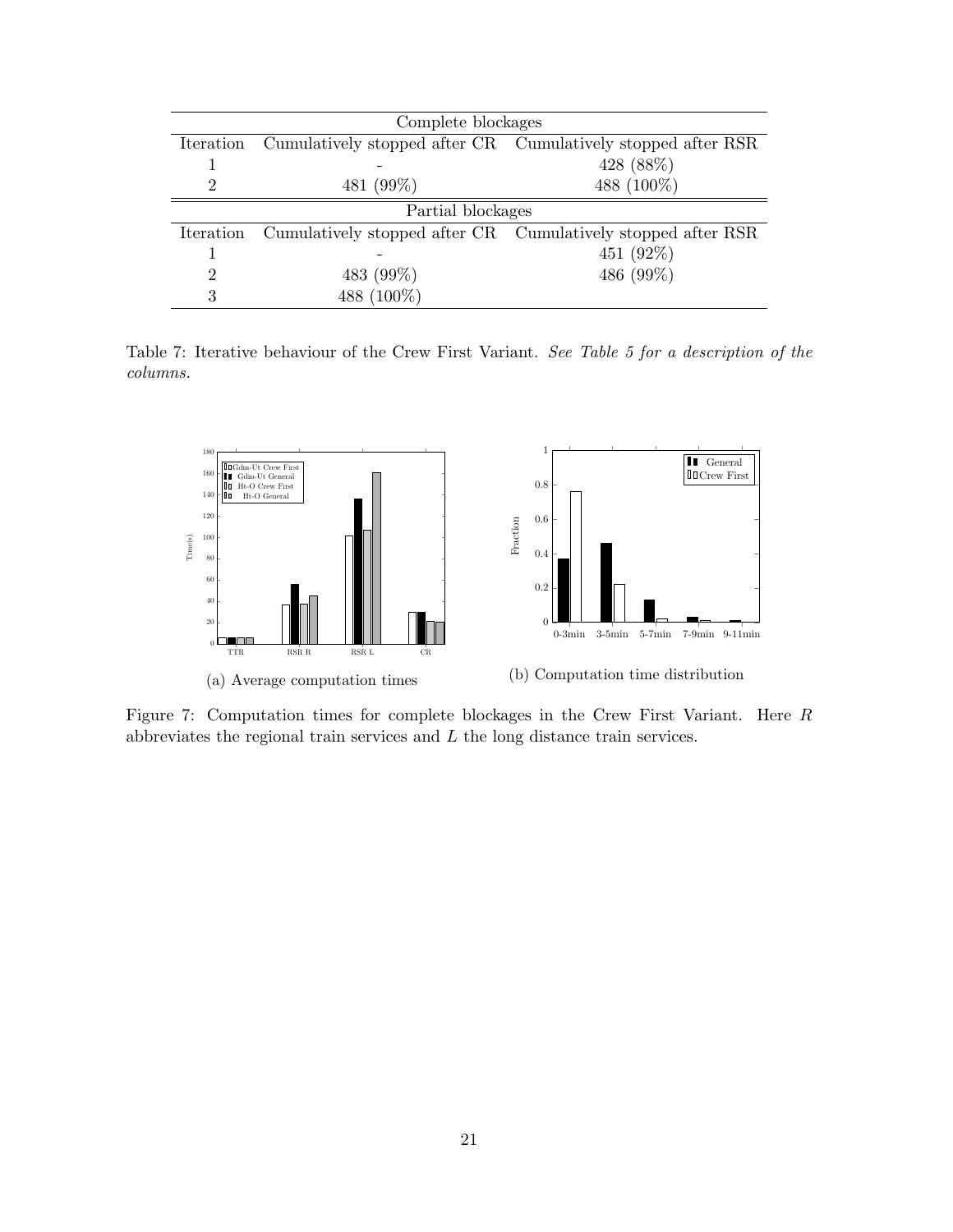

Figure 8: Computation times for partial blockages in the Crew First Variant. Here R abbreviates the regional train services and L the long distance train services.

#### 4.3.3 Different Costs Variant

In the previous section, we demonstrated that computation times could be reduced by changing the order of the rolling stock and crew rescheduling steps. This might not be applicable in reality because it depends on assumptions which do not always hold in practice.

Another idea to save time for the rolling stock rescheduling phase is to consider rolling stock properties already in the crew rescheduling module. If a crew task with a different start and end location (AB-task) is cancelled, it causes a gap and leads to an infeasibility in a rolling stock duty. However, if a crew task with the same start and end location (AA-task) is cancelled, it is assumed that the gap in the rolling stock duty does not make the duty infeasible. During the crew rescheduling phase we could aim to prefer cancellations of AAtasks over cancellations of AB-tasks, by having different penalties for not covering these tasks (as discussed in Section 4.2.3). This could result in less cancellations in the next rolling stock rescheduling step. We refer to this as the Different Costs Variant. In the Different Costs Variant, we first reschedule the rolling stock, and then the crew in each iteration. Hence, the costs are changed compared to the base case discussed in Section 4.3.1.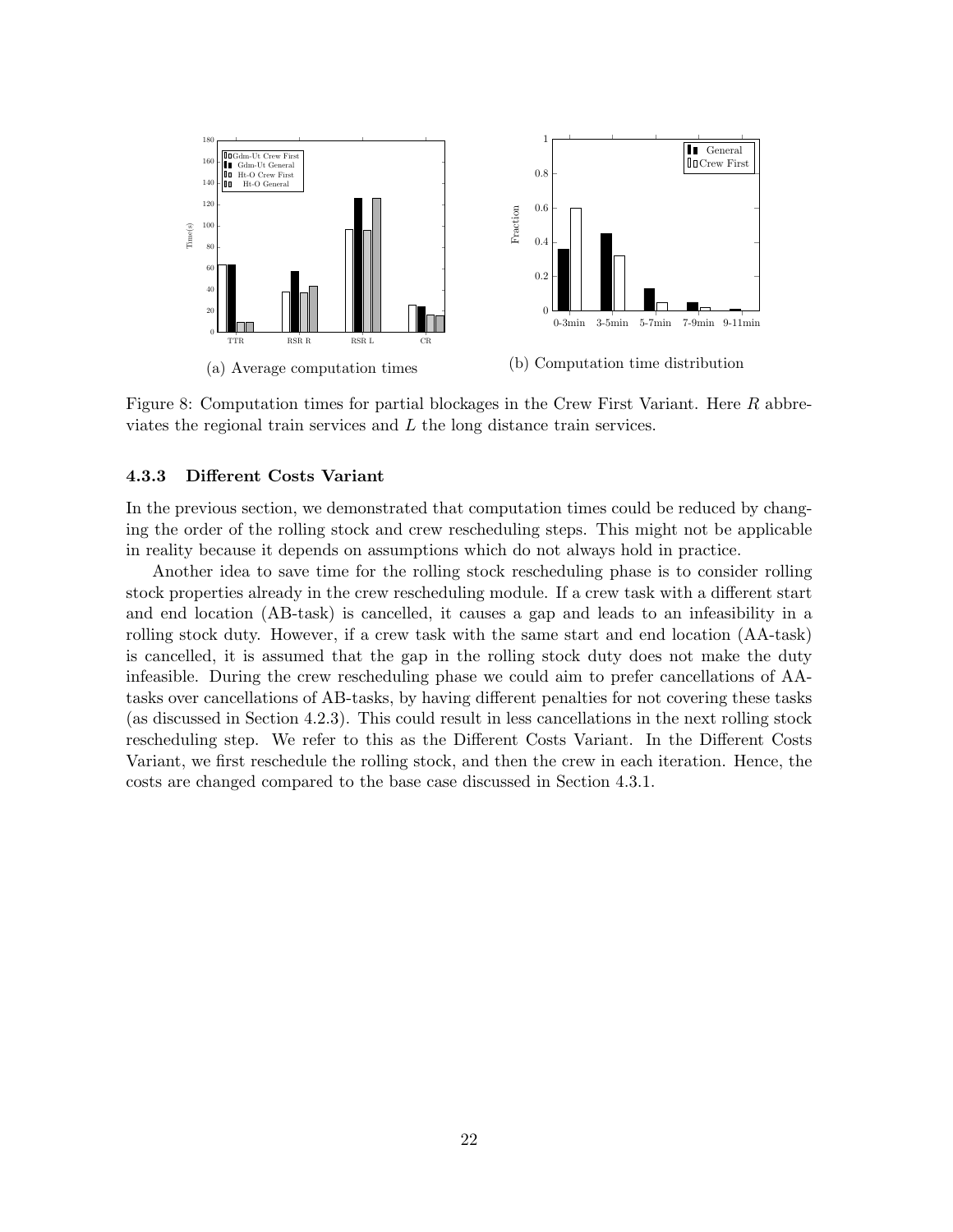|           |                | Cancelled trips |              |      | Cancelled minutes |            |       |
|-----------|----------------|-----------------|--------------|------|-------------------|------------|-------|
| Type      | Duration (min) | <b>TTR</b>      | $_{\rm RSR}$ | CR   | TTR               | <b>RSR</b> | CR    |
|           | 60             | 14.32           | 0.21         | 0.74 | 284.46            | 5.36       | 20.97 |
| $Ht-Ut$   | 80             | 19.64           | 0.16         | 1.21 | 413.39            | 3.00       | 35.26 |
| Complete  | 100            | 25.36           | 0.13         | 1.70 | 526.71            | 2.30       | 52.71 |
|           | 120            | 31.00           | 0.20         | 1.97 | 638.54            | 3.62       | 56.84 |
|           | 60             | 5.33            | 0.03         | 0.87 | 88.51             | 0.56       | 29.18 |
| $Ht-Ut$   | 80             | 9.67            | 0.16         | 1.36 | 136.80            | 2.80       | 42.82 |
| Partial   | 100            | 9.34            | 0.07         | 0.77 | 167.95            | 0.97       | 25.51 |
|           | 120            | 12.00           | 0.41         | 1.61 | 209.36            | 11.92      | 49.66 |
|           | 60             | 8.00            | 0.02         | 0.89 | 124.80            | 0.21       | 32.66 |
| $Ht-O$    | 80             | 11.69           | 0.39         | 1.02 | 214.98            | 12.90      | 40.12 |
| Complete  | 100            | 13.00           | 0.13         | 1.48 | 226.15            | 2.20       | 56.67 |
|           | 120            | 16.00           | 0.07         | 1.69 | 249.61            | 0.95       | 57.97 |
|           | 60             | 4.00            | 0.02         | 0.62 | 59.51             | 0.21       | 19.84 |
| $Ht-O$    | 80             | 5.69            | 0.28         | 0.80 | 106.31            | 9.87       | 30.79 |
| Partial   | 100            | 6.66            | 0.00         | 1.05 | 120.71            | 0.00       | 41.46 |
|           | 120            | 8.00            | 0.00         | 0.97 | 141.61            | 0.00       | 39.90 |
| All cases |                | 12.48           | 0.14         | 1.17 | 231.48            | 3.55       | 39.52 |

Table 8: Results of the Different Costs Variant. See Table 4 for a description of the columns.

In Table 8, the results of the Different Costs Variant are presented. As expected, the number of cancelled train services and corresponding minutes in the crew rescheduling step have increased in comparison to the general framework. This is due to the fact that it is now cheaper to cancel AA-tasks. The percentage of cancelled AA-tasks with respect to all tasks cancelled due to lack of crew has increased from 28% to 38%. However, this has not led to a decrease in the number of cancelled tasks due to lack of rolling stock. Instead, it has led to a very slight increase in the duration of the cancelled trips due to lack of rolling stock. Most likely this is caused by the fact that in total more crew tasks are cancelled.

In terms of computation times, there are no significant differences as can be seen in Figure 9 and Figure 10.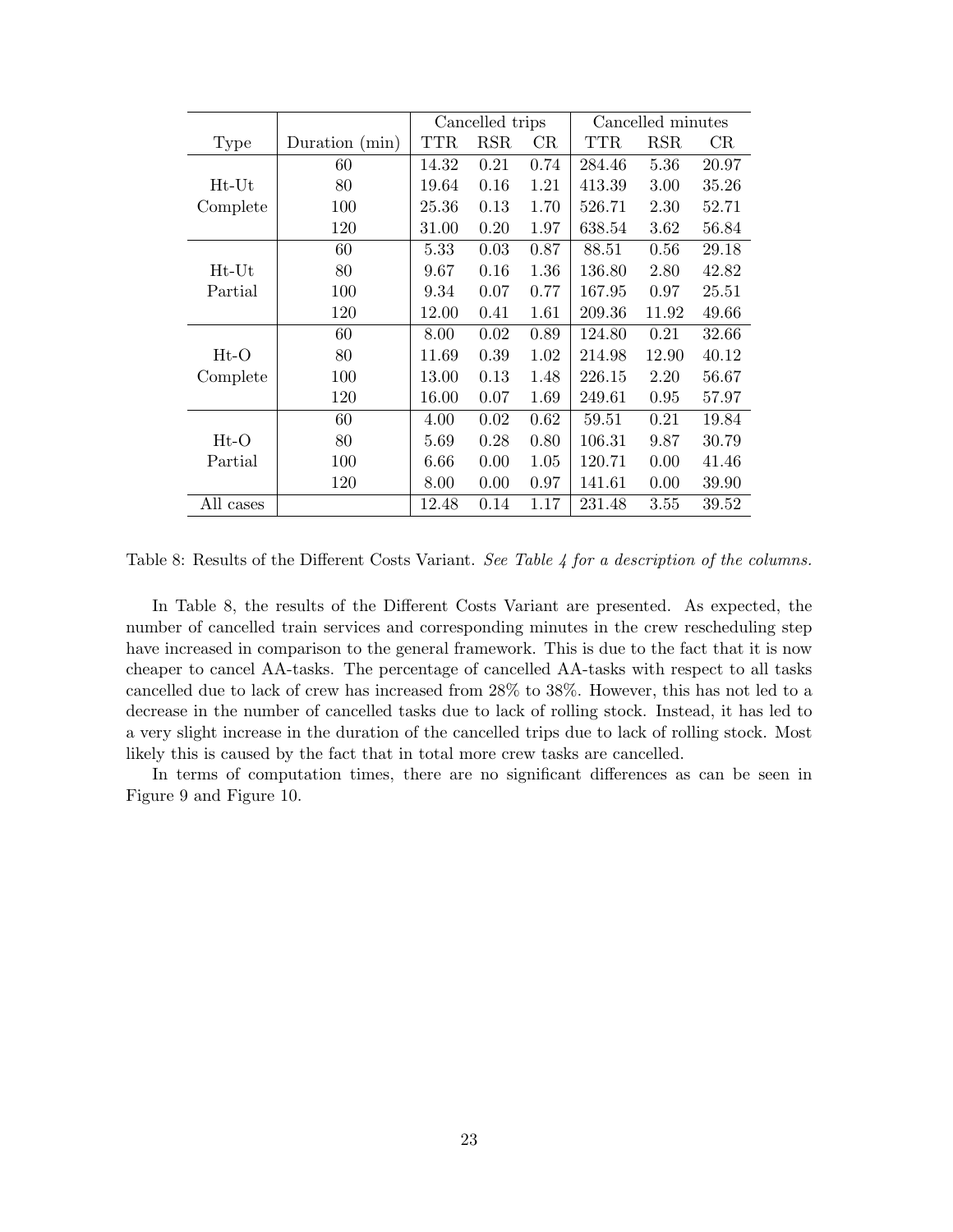

Figure 9: Computation times for complete blockages in the Different Costs Variant. Here R abbreviates the regional train services and  $L$  the long distance train services.



Figure 10: Computation times for partial blockages in the Different Costs Variant. Here R abbreviates the regional train services and L the long distance train services.

### 4.4 Practical considerations

Within Netherlands Railways, there is a lot of know-how about rescheduling during disruptions. These experiences in rescheduling result in several interesting findings, which we like to investigate now we have the relevant data.

#### 4.4.1 Influence of start time disruption on crew rescheduling

One of these interesting findings arising from practice is that if a disruption occurs between 12:00 and 14:00, many more train services get cancelled due to lack of crew than at any other time during the day. We decided to check whether this is true. Figure 11 shows the distribution of the number of cancelled train services due to lack of crew. In this figure, the start time of the disruption is plotted on the horizontal axis. On the vertical axis, we show the number of tasks that cannot be covered by crew. As can be seen, both for complete and partial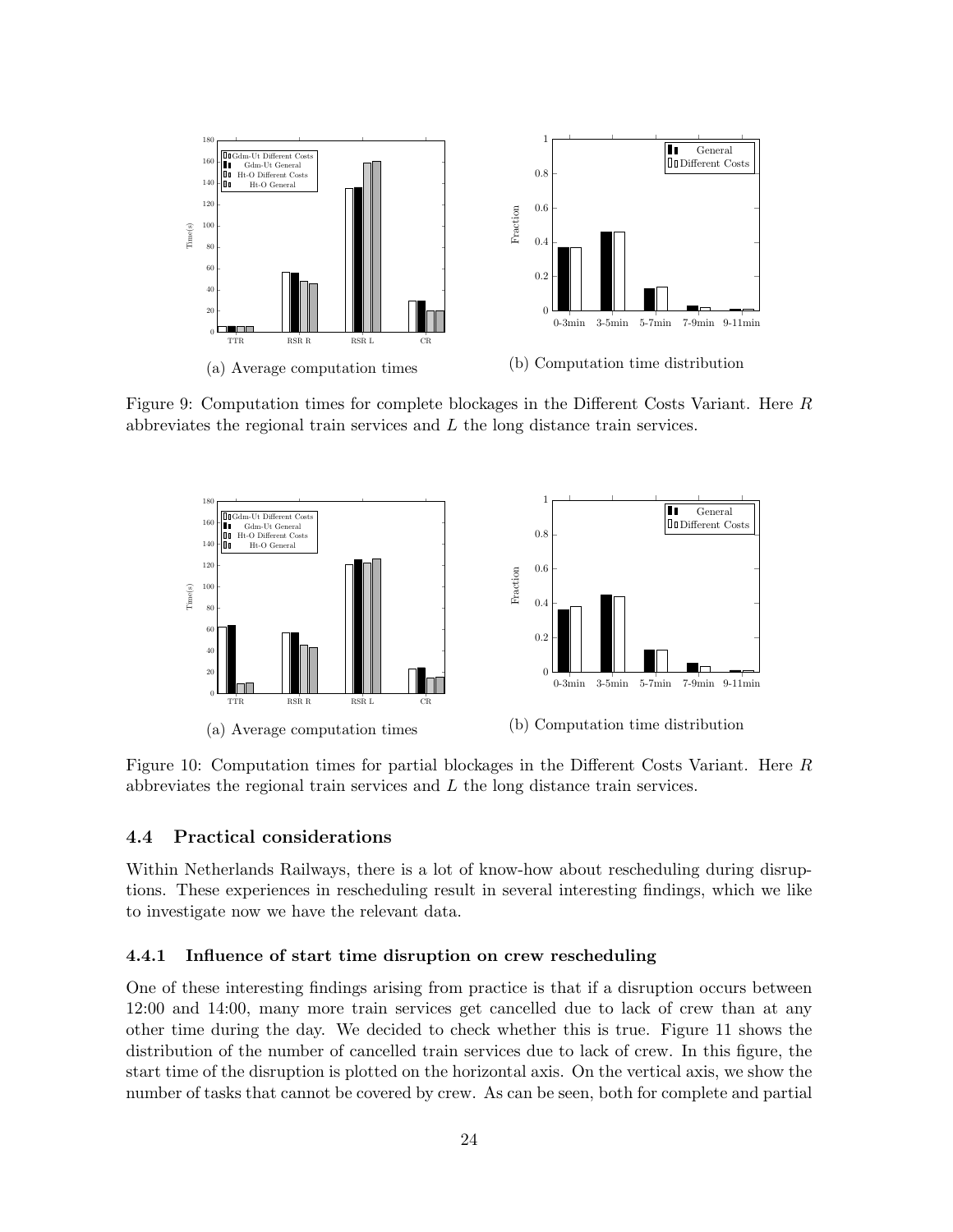blockages, the peak is between 11:00 and 14:00. So the start time of the disruption indeed has a large influence on the number of train services being cancelled by crew rescheduling. This is probably due to the fact that there are many duties that end around 14:00 at Netherlands Railways, which makes it difficult to get the involved crew members back on time at their end location. This finding could help with allocating and scheduling the reserve crew.



Figure 11: Spread of cancelled train services due to lack of crew members

#### 4.4.2 Redundant iterative steps removed

Section 4.3.3. Our results demonstrate that this is indeed the case. If only AA-tasks get is the same, so cancelling an AA-task can probably be solved in the rolling stock circulation A second finding is that if in the crew rescheduling step only AA-tasks get cancelled, we no r l<br>computation<br>Time cancelled in the crew rescheduling module, then the next rolling stock rescheduling step is fairly easily. As a consequence, the rolling stock circulation should remain feasible. Recall longer have to reschedule the rolling stock again. The start and end location of an AA-task n.<br>abi<br>cos<br>nis that this was the reason to consider different cost penalties for AA-tasks and AB-tasks in redundant.

eriorining the redundant rolli in case of a partial blockage in the General Framework. No iterations can be saved by not we can save one iteration. As By not performing the redundant rolling stock step, we can save one iteration. As a result, in total we are able to save 42 iterations in case of a complete blockage, and 30 iterations performing a redundant rolling stock rescheduling step in the Crew First Variant, because there were no redundant rolling stock rescheduling steps. For the Different Costs Variant, we are able to save in total 61 iterations in case of a complete blockage and 74 in case of partial partial blockages. Observe that we can indeed save more iterations in the Different Costs Variant.

Table 9 shows the average computation time required to solve the instances with and without the redundant rolling stock rescheduling step. As can be seen, on average around 10 seconds of computation time is saved for the instances with a full blockage and around 5 seconds for the partial blockages for both the General Framework and the Different Costs Variant.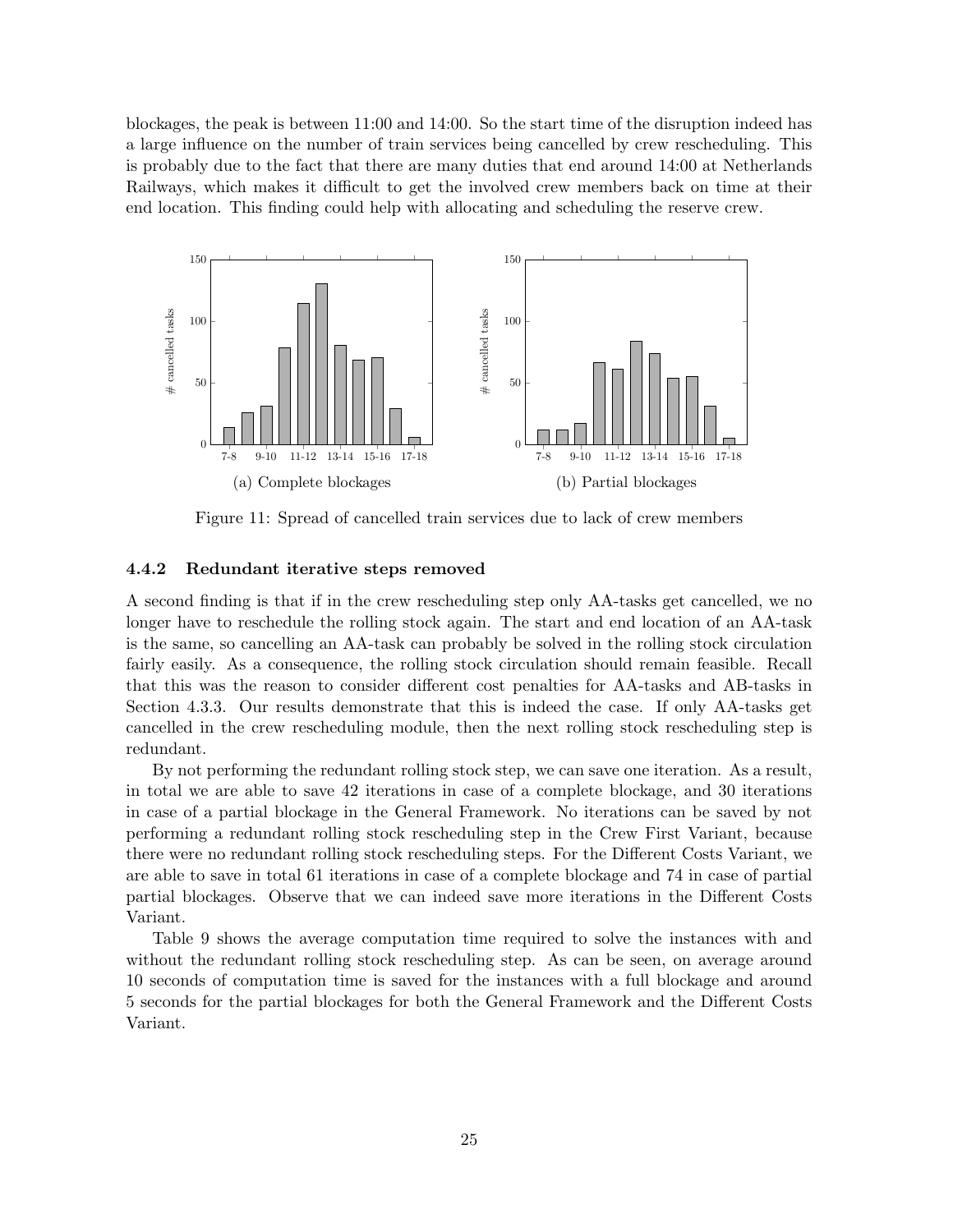| Type         | Module | General | Crew First | Different Costs |
|--------------|--------|---------|------------|-----------------|
| Complete     | RSR L  | 290.59  | 207.87     | 285.48          |
| No redundant | RSR R  | 96.42   | 74.47      | 95.90           |
|              | Total  | 448.41  | 344.71     | 442.16          |
| Complete     | RSR L  | 296.84  | 207.87     | 294.66          |
| Redundant    | RSR R  | 101.08  | 74.47      | 103.86          |
|              | Total  | 459.32  | 344.71     | 459.30          |
| Partial      | RSR L  | 250.52  | 192.69     | 241.93          |
| No redundant | RSR R  | 96.40   | 75.27      | 92.21           |
|              | Total  | 460.06  | 383.06     | 443.21          |
| Partial      | RSR L  | 251.68  | 192.69     | 243.82          |
| Redundant    | RSR R  | 100.50  | 75.27      | 102.61          |
|              | Total  | 465.32  | 383.06     | 455.49          |

Table 9: Average computation times: the first column denotes whether instances with a complete or partial blockage are solved and whether the redundant rolling stock step is performed or not. The second column denotes for which part of the framework we present the results (RSR L, RSR R, or the total framework). The third, fourth, and fifth column denote the average computation time required to solve the instances for different variants of the framework.

Figures 12, 13, and 14 present the computation time distribution for the General Framework, the Crew First Variant and the Different Costs Variant, respectively. Every figure presents both the distribution when redundant steps are performed and when not. For both the General Framework and the Different Costs Variant, around 5%-10% more instances can now be solved within 0-3 minutes.



Figure 12: Total computation time distribution for the General Framework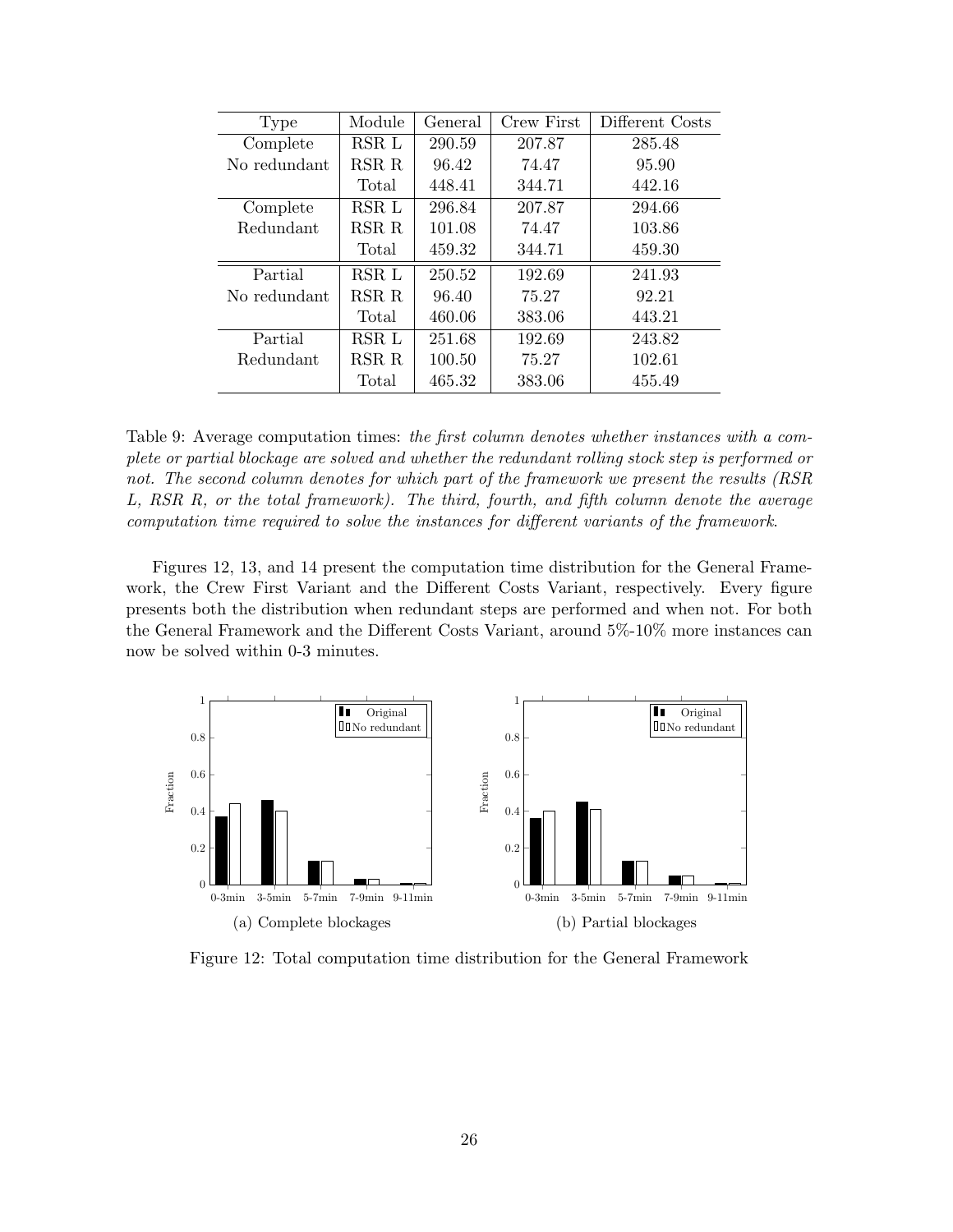

Figure 13: Total computation time distribution for the Crew First Variant.



Figure 14: Total computation time distribution for the Different Costs Variant.

#### 4.4.3 Evaluation of contingency plans

We have described our iterative framework as a tool for real-time rescheduling. However, it can also be applied in a different setting. NS and Prorail are currently implementing the framework to test the quality of their contingency plans. These contingency plans describe what to do in case of a disruption, such as a blockage of one or more tracks. If a track is blocked, the contingency plan prescribes which train services to cancel in the timetable, and how to adjust the turnings in the rolling stock circulation. After manually inserting the timetable from the contingency plan as a disposition timetable, the rolling stock and crew are rescheduled by the framework. This allows to investigate whether a feasible rolling stock and crew schedule exist for the given contingency plan, given a certain start time and duration of the disruption.

If a satisfactory solution exists (i.e. all tasks from the disposition timetable in the contingency plan can be covered by rolling stock and crew) for a certain given percentage of possible start times and durations, the contingency plan is accepted. However, if this threshold percentage is not reached, the contingency planner has a detailed look at the cause of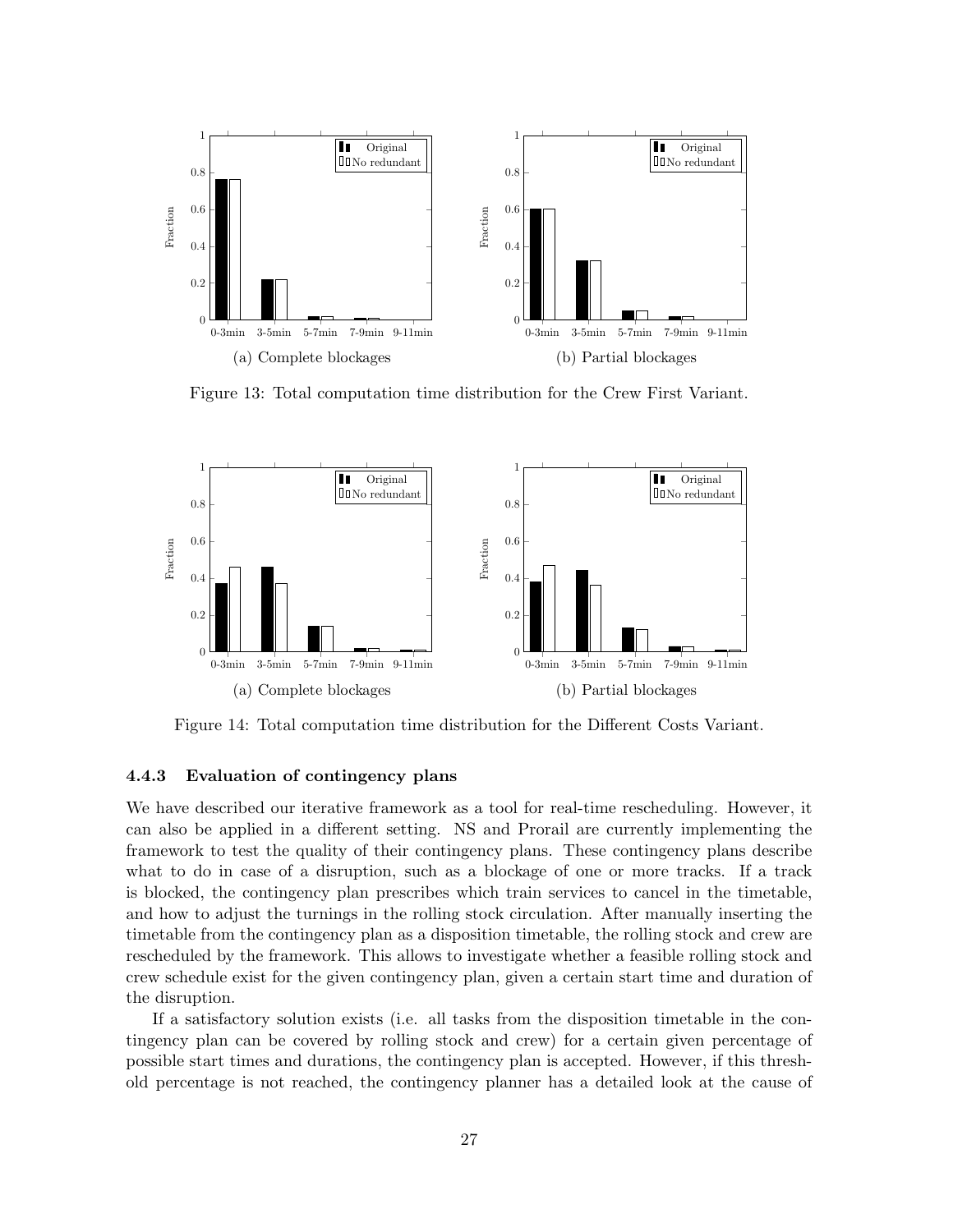these issues. For instance, it is possible that several tasks cannot be covered by rolling stock, because the total travel and turn around time in the contingency plan is larger than in the original timetable. In such a case, the contingency plan needs to be adjusted. In another situation, where, e.g., for a certain instance one task cannot be covered by a driver, it could be possible to cover this task by allowing a small violation of a labour rule. In such a case, the contingency plan will be accepted.

# 5 Conclusion

Most studies on disruption management in passenger railways focus on the rescheduling of one resource (timetable, crew or rolling stock) schedule at the time, see Cacchiani et al. (2014). However, it had not been investigated yet whether these approaches can be combined to find an overall feasible solution. Therefore, we presented an iterative framework considering all the resource schedules in this paper.

This framework has been tested with existing models on a large number of disruption scenarios of Netherlands Railways. The experiments demonstrate that with this framework a railway operator is able to find a new timetable, rolling stock, and crew schedule in short time in case of track blockages. Furthermore, few trips tend to get cancelled in the rolling stock rescheduling and the crew rescheduling modules.

Our computational experiments show that the framework does not need many iterations between the different modules. The General Framework and the Different Costs Variant solves 40 (47)% of the full (partial) blockage instances after one iteration and already 99 (99)% after two iterations. This indicates that the chosen models perform well on an individual basis and do not come up with solutions which make it hard to reschedule the other resources.

The Crew First Variant performs even better by solving 88 (92)% of the full (partial) blockage instances after one iteration. However, this variant might not always be applicable in practice, because there can be crew specific rules depending on the rolling stock circulation.

Our framework is able to find a new feasible timetable, rolling stock circulation, and crew schedule after the occurrence of a disruption. The potential of this framework is significant. Railway operators can use it for real-time railway disruption management in practice. It provides a feasible schedule based on infrastructure, rolling stock, and crew constraints. The fact that this framework uses individual rescheduling modules for each resource allows railway operators to use their own preferred approaches for the rescheduling modules.

The interchangeability of the rescheduling modules makes the framework also useful for researchers. They can test whether their suggested approaches for rescheduling one resource also performs well on a global scale where the other resources are considered as well.

We see several interesting directions for future research. Firstly, it would be interesting to compare our results to those obtained with a microscopic approach as a timetabling module. By using a microscopic representation of the infrastructure, the running and headway times can be computed more accurately. Our framework allows to replace the macroscopic timetabling module by a microscopic one, or by a model that incorporates both microscopic and macroscopic aspects. Secondly, it would be interesting to improve the feedback loop from the rolling stock and crew rescheduling modules to the timetabling module. By adjusting the solution of the timetabling module instead of cancelling the trips that cannot be covered by rolling stock or crew, solutions might be obtained that are overall of better quality. Finally, our further research will also focus on modelling passenger behaviour in a more realistic way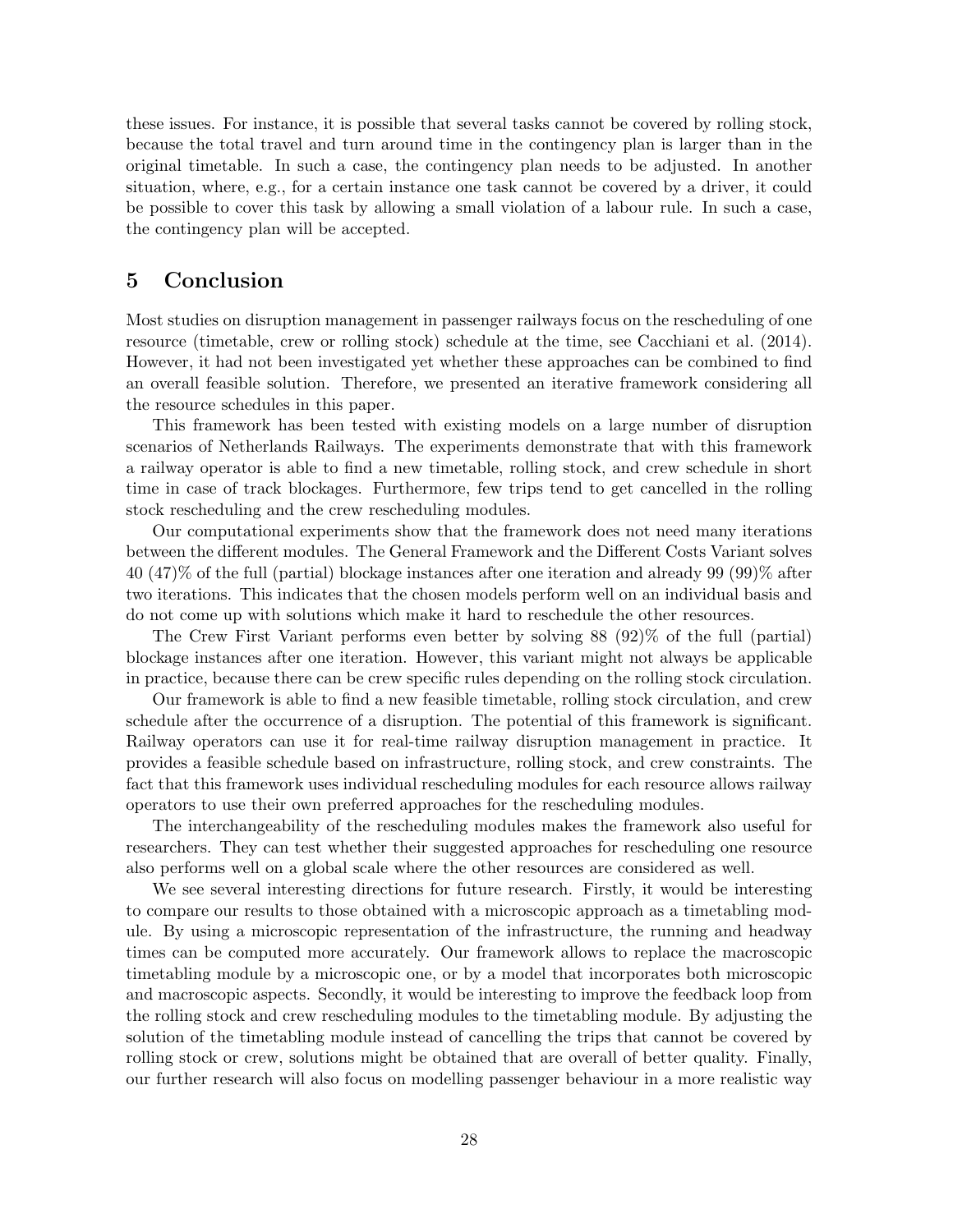than in the current paper.

# References

- Abbink, E.J.W., D.G.A. Mobach, P.J. Fioole, L.G. Kroon, E.H.T van der Heijden, N.J.E. Wijngaards. 2009. Actor-agent application for train driver rescheduling. *Proceedings of the* Eighth International Conference on Autonomous Agents and Multiagent Systems . 513–520.
- Cacchiani, V., D. Huisman, M. Kidd, L. Kroon, P. Toth, L. Veelenturf, J. Wagenaar. 2014. An overview of recovery models and algorithms for real-time railway rescheduling. Transportation Research Part B: Methodological  $63$  15 – 37.
- Cadarso, L., Á. Marín, G. Maróti. 2013. Recovery of disruptions in rapid transit networks. Transportation Research Part E: Logistics and Transportation Review 53 15–33.
- Cadarso, L., G. Maróti, A. Marín. 2015. Smooth and controlled recovery planning of disruptions in rapid transit networks. Intelligent Transportation Systems, IEEE Transactions on 16(4) 2192–2202.
- Corman, F., A. D'Ariano, I.A. Hansen, D. Pacciarelli, M. Pranzo. 2011. Dispatching trains during seriously disrupted traffic situations. Networking, Sensing and Control (ICNSC), 2011 IEEE International Conference on. 323–328.
- D'Ariano, A., D. Pacciarelli, M. Pranzo. 2007. A branch and bound algorithm for scheduling trains on a railway network. European Journal of Operational Research 183(2) 643–657.
- Fioole, P-J., L.G. Kroon, G. Maróti, A. Schrijver. 2006. A rolling stock circulation model for combining and splitting of passenger trains. European Journal of Operational Research 174(2) 1281–1297.
- Haahr, J.T., R.M. Lusby, J. Larsen, D. Pisinger. 2014. A branch-and-price framework for railway rolling stock rescheduling during disruptions. Tech. rep., DTU Management engineering. URL http://findit.dtu.dk/en/catalog/2203007514.
- Haahr, J.T., J.C. Wagenaar, L.P. Veelenturf, L.G. Kroon. 2016. A comparison of two exact methods for passenger railway rolling stock (re)scheduling. Transportation Research Part E: Logistics and Transportation Review 91  $15 - 32$ .
- Lamorgese, L., C. Mannino. 2015. An exact decomposition approach for the real-time train dispatching problem. Operations Research 63(1) 48–64.
- Louwerse, I., D. Huisman. 2014. Adjusting a railway timetable in case of partial or complete blockades. European Journal of Operational Research 235(3) 583–593.
- Nielsen, L.K., L.G. Kroon, G. Maróti. 2012. A rolling horizon approach for disruption management of railway rolling stock. European Journal of Operational Research 220(2) 496–509.
- Potthoff, D., D. Huisman, G. Desaulniers. 2010. Column generation with dynamic duty selection for railway crew rescheduling. Transportation Science  $44(4)$  493–505.